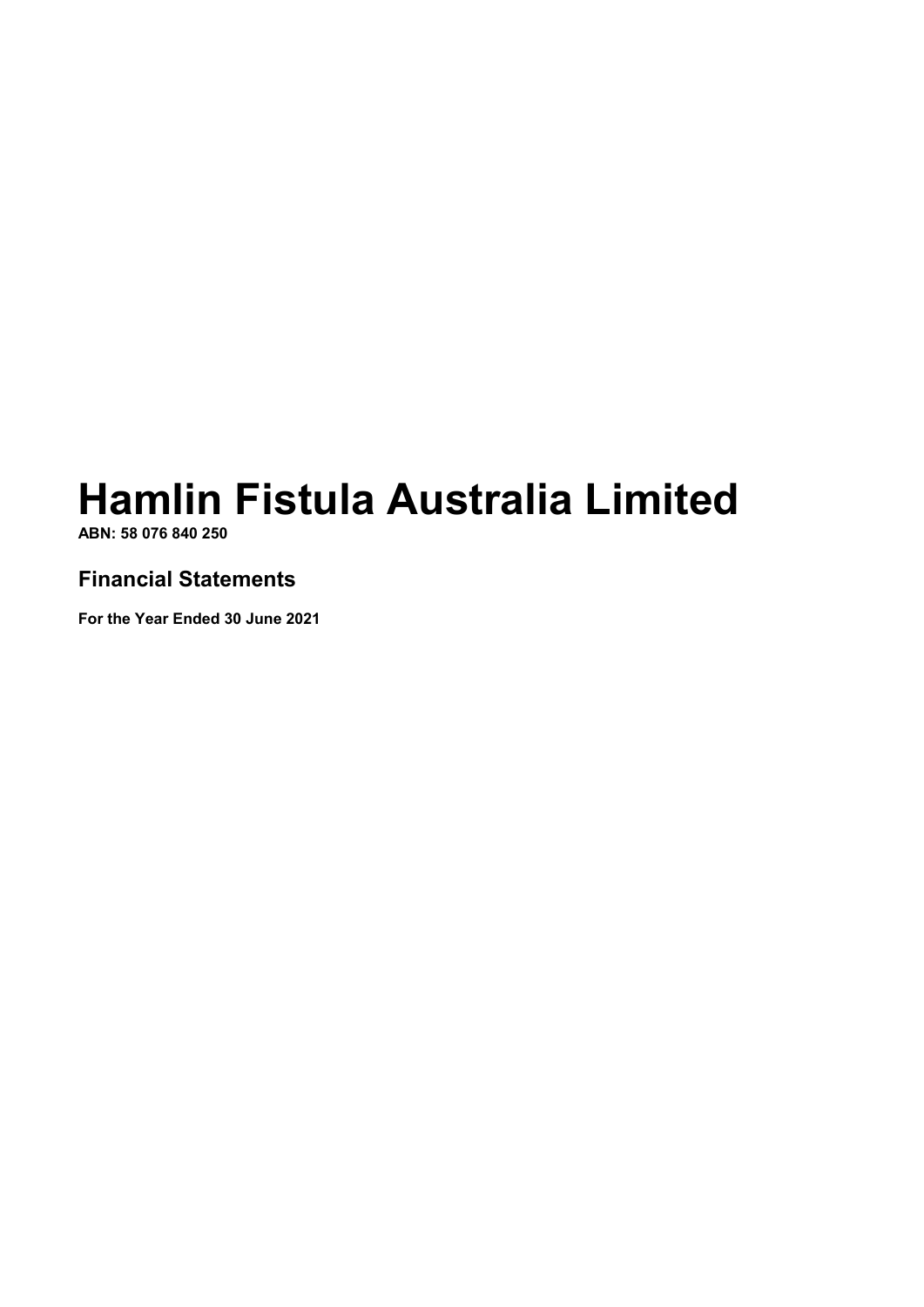**ABN: 58 076 840 250**

# **Contents**

**For the Year Ended 30 June 2021**

#### **Page**

| <b>Financial Statements</b>                                |    |
|------------------------------------------------------------|----|
| Directors' Report                                          |    |
| Independent Audit Report                                   | 6  |
| Directors' Declaration                                     | 8  |
| Declaration by a Responsible Member of Governing Body      | 9  |
| Statement of Profit or Loss and Other Comprehensive Income | 10 |
| Detailed Profit and Loss Statement                         | 12 |
| <b>Statement of Financial Position</b>                     | 14 |
| Statement of Changes in Equity                             | 15 |
| <b>Statement of Cash Flows</b>                             | 16 |
| Notes to the Financial Statements                          | 17 |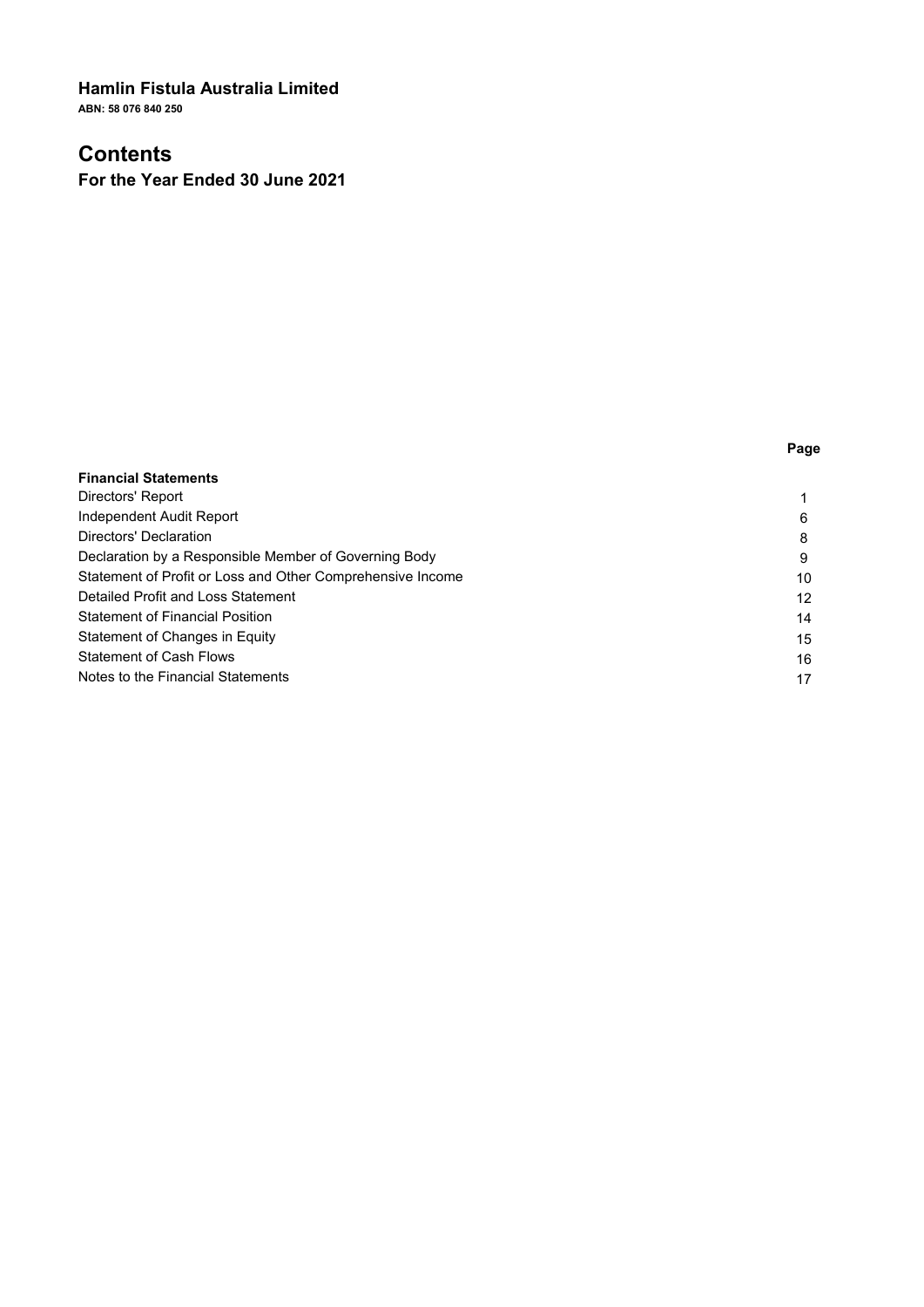**ABN: 58 076 840 250**

# **Directors' Report 30 June 2021**

Your directors present their report on Hamlin Fistula Australia Limited for the financial year ended 30 June 2021.

This is the Company's 24th Annual Report. This report also covers the activities of the Hamlin Fistula Relief and Aid Fund which is the tax deductible fund administered by the Company.

The Directors express their thanks and appreciation to all the supporters of the Hamlin Fistula Relief and Aid Fund during the year. Financial and non-financial donations were received from a large number of supporters. This very generous support enabled the Company to fulfil its mission of supporting the work of Hamlin Fistula Ethiopia throughout the year.

The Directors are pleased to report that during the past year donated funds have not been spent on administering the Company or the Fund so that every cent of every dollar donated to the Hamlin Fistula Relief and Aid Fund continues to be available to support the work of Hamlin Fistula Ethiopia. Investment income, including Interest earned on funds held in transit and dividends received from a managed share portfolio, continue to pay the whole administration costs of the fund and provide other funds for the activities of Hamlin Fistula Ethiopia.

#### **1. General information**

#### **Information on the officers of the company**

The names, qualifications, experience and special responsibilities of each person who has been a director and company secretary during the year and to the date of this report are:

| <b>Professor Edward James Anderson</b> |                                                                                                                                                                                             |
|----------------------------------------|---------------------------------------------------------------------------------------------------------------------------------------------------------------------------------------------|
| Qualifications                         | BA, MA, PhD                                                                                                                                                                                 |
| Experience                             | Professor at the University of Sydney Business School since 2008 and<br>previously professor at the University of New South Wales. Expert in risk<br>management and supply chain management |
| Special responsibilities               | <b>Director</b>                                                                                                                                                                             |
| <b>Mr David Alexander Flick</b>        |                                                                                                                                                                                             |
| Qualifications                         | B Com. CPA. JP                                                                                                                                                                              |
| Experience                             | Qualified accountant and company director with broad experience in<br>commercial, accounting and marketing through the management of several<br>major Australian businesses.                |
| Special responsibilities               | <b>Director</b>                                                                                                                                                                             |
|                                        | Member Hamlin Fistula Australia Limited Audit Sub-committee                                                                                                                                 |
| Dr David John Knox                     |                                                                                                                                                                                             |
| Qualifications                         | MB, BS, MRCOG, FRANZCOG                                                                                                                                                                     |
| Experience                             | Retired specialist obstetrician and gynaecologist with broad experience in<br>the field and an interest in maternal health in developing countries.                                         |
| Special responsibilities               | <b>Director</b>                                                                                                                                                                             |
|                                        | Retired 8 May 2021                                                                                                                                                                          |
| <b>Mrs Joanne Christine Millar</b>     |                                                                                                                                                                                             |
| Qualifications                         | <b>BSc</b>                                                                                                                                                                                  |
| Experience                             | Biologist. Experienced in speaking engagements presenting the work of<br>HFA. Personal involvement in many charities with special interest in work in<br>developing or poor countries.      |
| Special responsibilities               | <b>Director</b>                                                                                                                                                                             |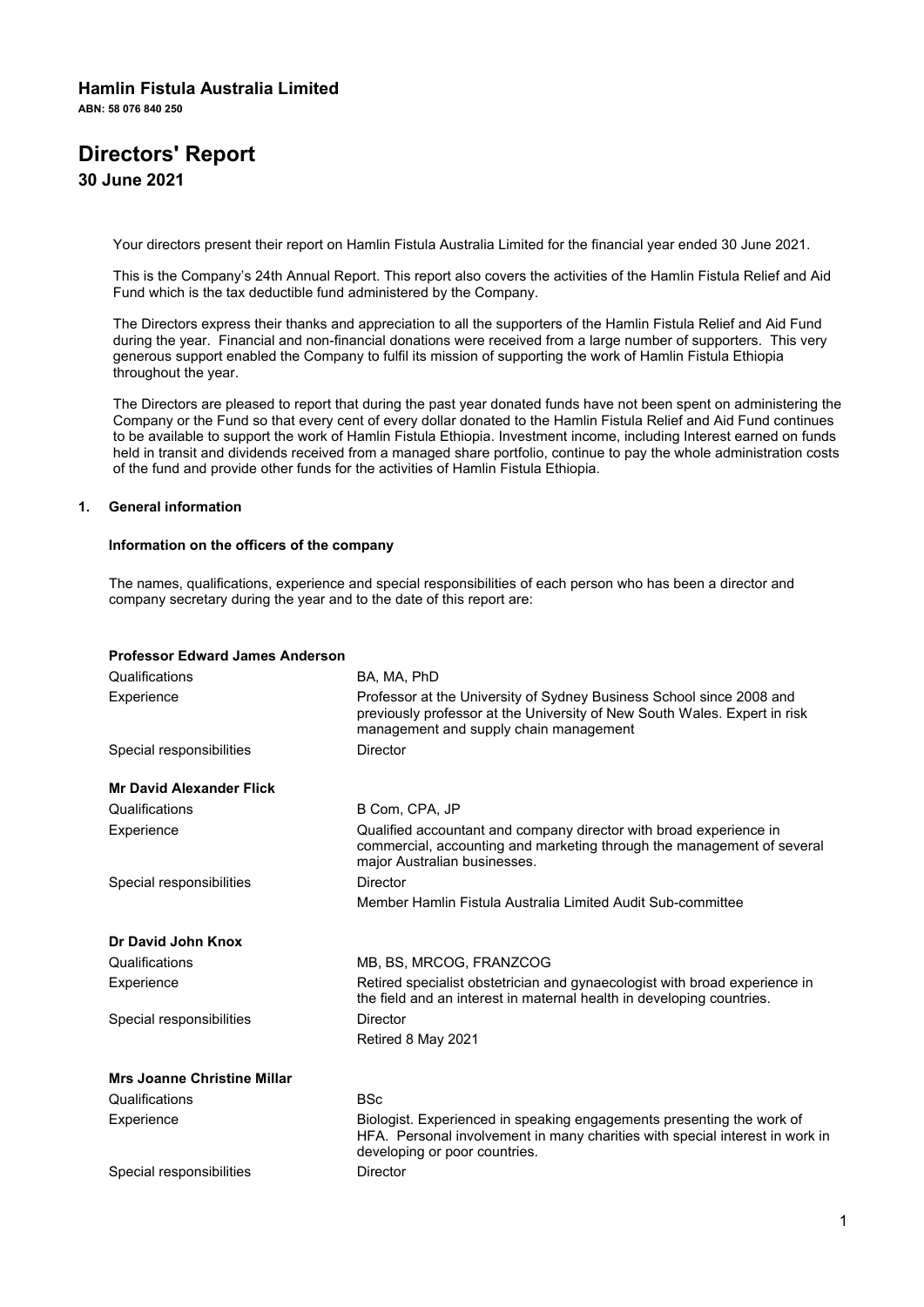**ABN: 58 076 840 250**

# **Directors' Report 30 June 2021**

#### **1. General information**

#### **Information on the officers of the company**

| <b>Mr Denis Clive Pontin</b>   |                                                                                                                                                                                                                                                                                                                                                                                                                                       |
|--------------------------------|---------------------------------------------------------------------------------------------------------------------------------------------------------------------------------------------------------------------------------------------------------------------------------------------------------------------------------------------------------------------------------------------------------------------------------------|
| Qualifications                 | MEd, BPE, Dip Teach                                                                                                                                                                                                                                                                                                                                                                                                                   |
| Experience                     | Extensive commercial experience as a company director providing strategic<br>planning, asset management and marketing advice to a wide range of<br>clients.                                                                                                                                                                                                                                                                           |
| Special responsibilities       | <b>Director</b>                                                                                                                                                                                                                                                                                                                                                                                                                       |
| <b>Dr John Trevitt Scott</b>   |                                                                                                                                                                                                                                                                                                                                                                                                                                       |
| Qualifications                 | MSc, MEd, DipEd, AMusA, PhD, MACE                                                                                                                                                                                                                                                                                                                                                                                                     |
| Experience                     | Extensive experience in education, having taught in NSW and in the UK,<br>before being appointed as Principal of two Anglican schools in Sydney.<br>Experience in governance including being currently a member of the Board<br>of two Anglican schools. Member of the Association of Independent Schools<br>Capital Grants Committee. Honorary Associate in the Faculty of Education<br>and Social Work at the University of Sydney. |
| Special responsibilities       | Director                                                                                                                                                                                                                                                                                                                                                                                                                              |
| Dr Gary Stephen Sykes          |                                                                                                                                                                                                                                                                                                                                                                                                                                       |
| Qualifications                 | MB, BS, FRANZCOG, FRCOG                                                                                                                                                                                                                                                                                                                                                                                                               |
| Experience                     | Qualified practicing specialist gynaecologist and obstetrician with extensive<br>medical experience in issues specifically relating to women's reproductive<br>health.                                                                                                                                                                                                                                                                |
| Special responsibilities       | <b>Director</b>                                                                                                                                                                                                                                                                                                                                                                                                                       |
| <b>Dr Robert Tong AM</b>       |                                                                                                                                                                                                                                                                                                                                                                                                                                       |
| Qualifications                 | LLB, LLM, SJD                                                                                                                                                                                                                                                                                                                                                                                                                         |
| Experience                     | Practicing solicitor with wide commercial, legal and governance experience.<br>Director of several not for profit organisations and a member of a number of<br>advisory committees of the Anglican Church Diocese of Sydney, the<br>Australian General Synod and the International Anglican Communion.                                                                                                                                |
| Special responsibilities       | Chairman Hamlin Fistula Australia Limited<br>Member of Hamlin Fistula Australia Limited Audit Sub-committee                                                                                                                                                                                                                                                                                                                           |
| <b>Mr Douglas Stewart Marr</b> |                                                                                                                                                                                                                                                                                                                                                                                                                                       |
| Qualifications                 | BBus, CA                                                                                                                                                                                                                                                                                                                                                                                                                              |
| Experience                     | Chartered Accountant with experience in public practice and commercial<br>organisations. Extensive experience as secretary, administrative officer and<br>board member of several Australian not for profit bodies and registered<br>charities.                                                                                                                                                                                       |
| Special responsibilities       | Company Secretary and Executive Officer                                                                                                                                                                                                                                                                                                                                                                                               |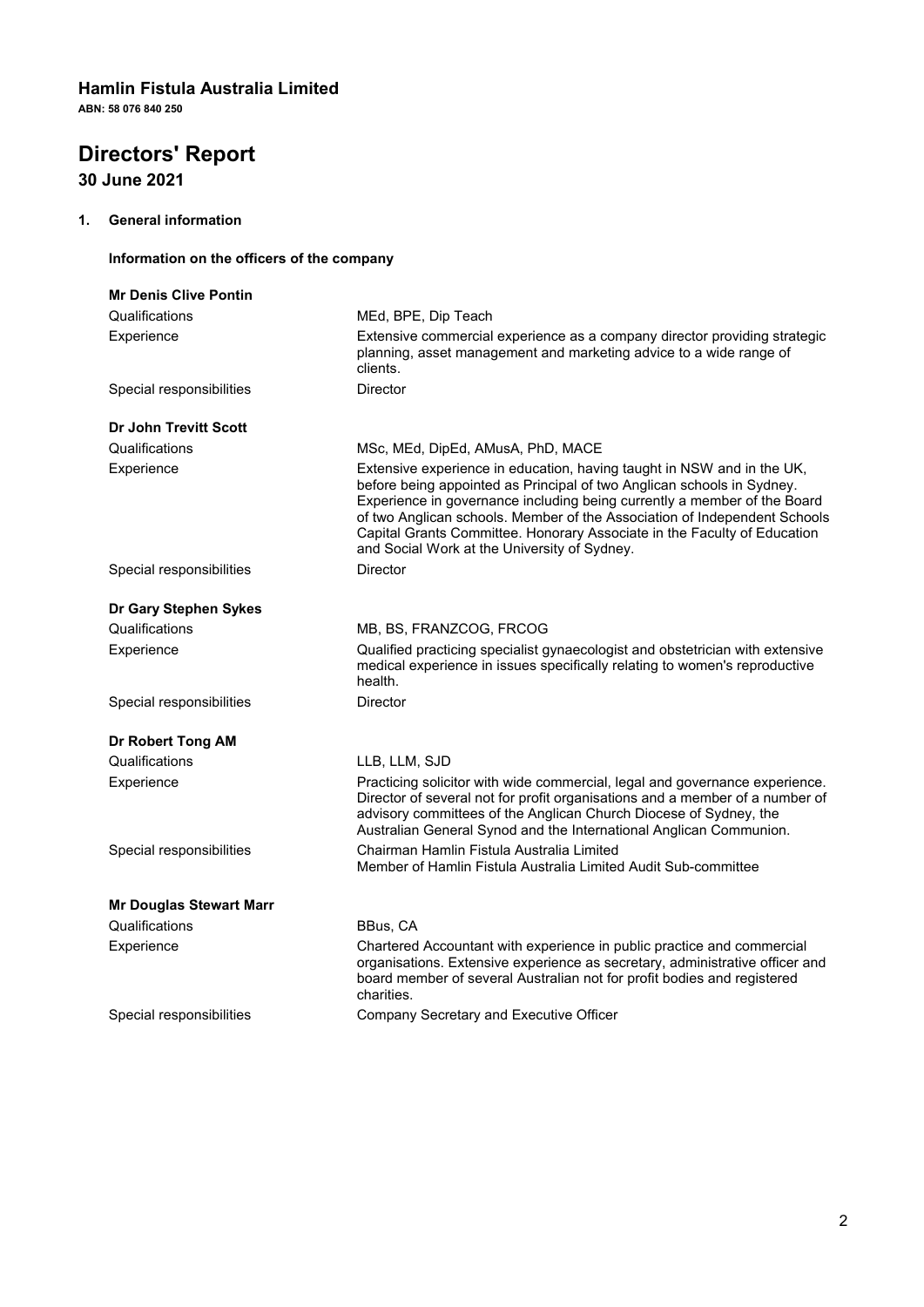**ABN: 58 076 840 250**

# **Directors' Report 30 June 2021**

#### **1. General information**

#### **Information on the officers of the company**

All officers have been in office since the start of the financial year to the date of this report unless otherwise stated.

#### **Principal activities**

The principal activity of Hamlin Fistula Australia Limited during the financial year was the provision of financial and other support for the work of Hamlin Fistula Ethiopia.

No significant changes in the nature of the entity's activity occurred during the financial year.

#### **Short term objectives**

The company's short term objective is to support Hamlin Fistula Ethiopia in the treatment, prevention and raising awareness of obstetric fistulas by providing available funding as needed in conjunction with the global fundraising strategies of Hamlin Fistula Ethiopia.

#### **Long term objectives**

The Company's long term objectives are to:

a) Assist Hamlin Fistula Ethiopia reduce and eventually eliminate obstetric fistulas among women in Ethiopia and other developing countries by:

- (i) Treating women who suffer from obstetric fistulas;
- (ii) Teaching doctors the skills to perform fistula surgery;
- (iii) Preventing obstetric fistulas through the training and deployment of midwives in rural areas;
- b) Provide available capital needed by Hamlin Fistula Ethiopia for construction of medical and training facilities; and
- c) Contribute to the long term financial viability of Hamlin Fistula Ethiopia

#### **Strategies for achieving the objectives**

To achieve these objectives, the Company has adopted the following strategies:

- Promotion of the fund as appropriate in the circumstances;
- Careful investment of all funds received pending transfer to Hamlin Fistula Ethiopia;
- Manage administrative costs so that they are covered by investment income, including Interest earned on funds held in transit and dividends received from a managed share portfolio whenever possible; and
- Monitor the use of the funds sent by Hamlin Fistula Australia to Hamlin Fistula Ethiopia to measure compliance with the company's objectives.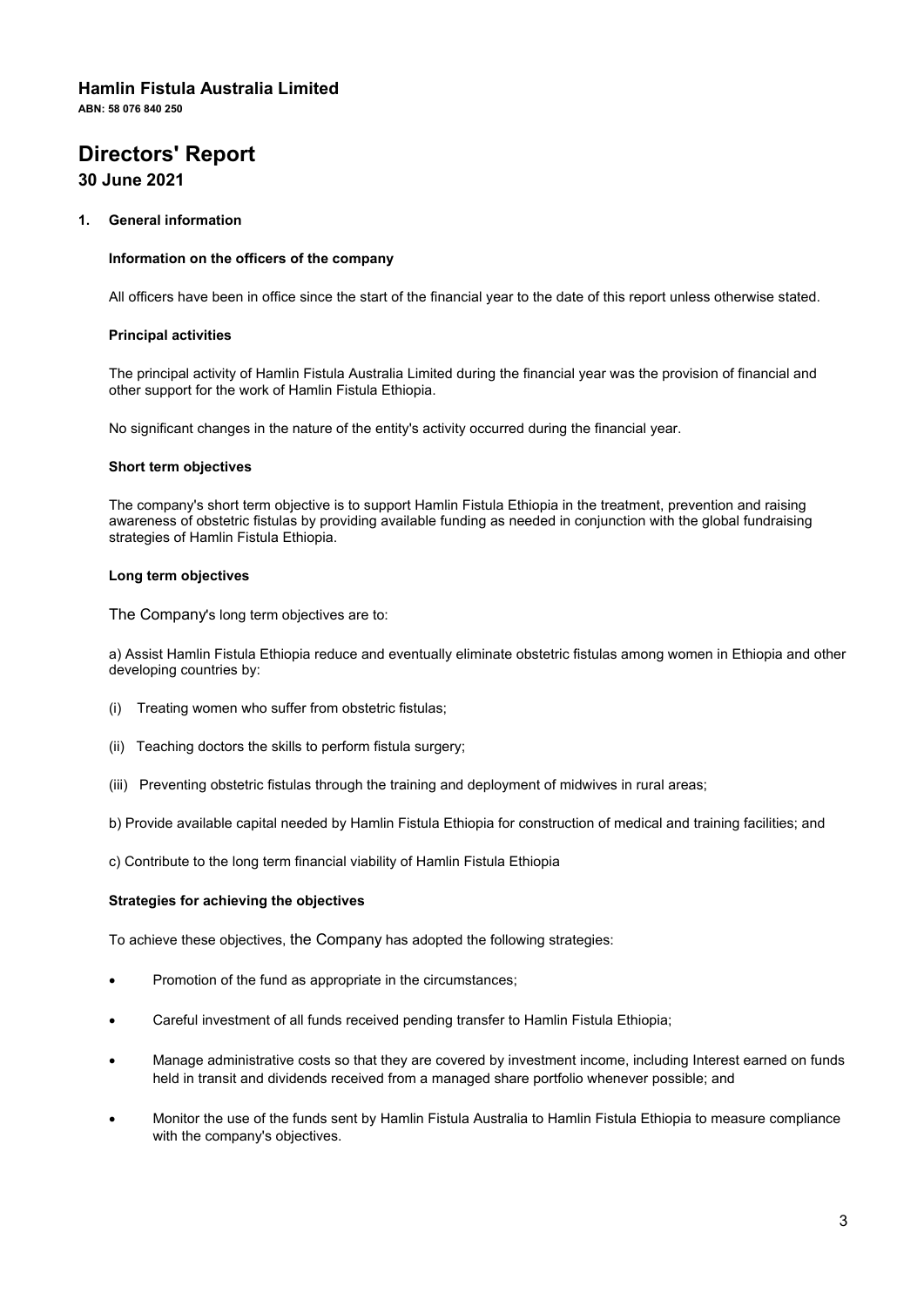**ABN: 58 076 840 250**

### **Directors' Report 30 June 2021**

#### **1. General information**

#### **How principal activities assisted in achieving the objectives**

The principal activities assisted the Company in achieving its objectives by:

- Payments to or on behalf of Hamlin Fistula Ethiopia; and
- Keeping supporters informed about the work of Hamlin Fistula Ethiopia by distributing newsletters.

#### **Performance measures**

The following measures are used within the Company to monitor performance:

- Payments totalling \$1,698,077 were made to or on behalf of Hamlin Fistula Ethiopia;
- Quilts and other donated items were sent to Hamlin Fistula Ethiopia; and
- All administrative costs were fully funded by investment income, including Interest earned on funds held in transit and dividends received from a managed share portfolio.

#### **Members guarantee**

Hamlin Fistula Australia Limited is a company limited by guarantee. In the event of, and for the purpose of winding up of the company, the amount capable of being called up from each member and any person or association who ceased to be a member in the year prior to the winding up, is limited to \$ 100, subject to the provisions of the company's constitution.

At 30 June 2021, the total amount that members of the company are liable to contribute if the company is wound up is \$12,800 (2020: \$13,100).

#### **Other items**

#### **Events after the reporting date**

 The Australian economy has continued to be severely impacted by the effects of COVID 19 since the year end. The full extent of the impact and recovery from COVID 19 on the business operations continues to evolve as at the date of this report, however the Directors do not anticipate the Company being significantly impacted at this stage.

Except for the above, no other matters or circumstances have arisen since the end of the financial year which significantly affected or could significantly affect the operations of the Company, the results of those operations or the state of affairs of the Company in future financial years.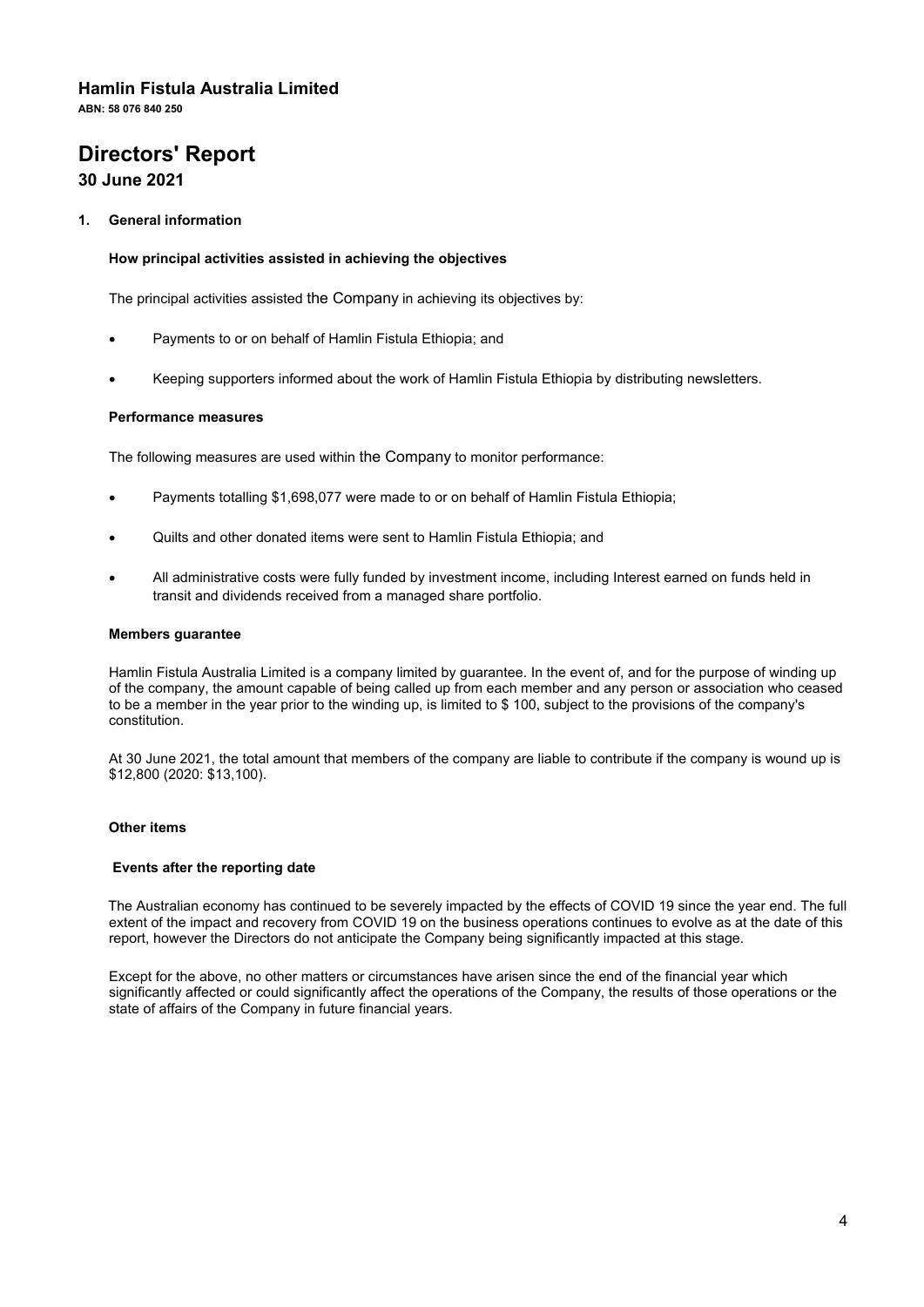#### Hamlin Fistula Australia Limited ABN: 58 076 840 250

### **Directors' Report** 30 June 2021

#### **Meetings of directors**

During the financial year, 2 meetings of directors were held and the Audit and Investment Committee had 1 meeting during<br>the financial year. Attendances at meetings during the year were as follows:

|                                    | <b>Directors' Meetings</b>   |                 | <b>Audit and Investment Committee</b> |                 |  |
|------------------------------------|------------------------------|-----------------|---------------------------------------|-----------------|--|
|                                    | Number eligible to<br>attend | Number attended | Number eligible to<br>attend          | Number attended |  |
| Professor Edward James Anderson    |                              |                 |                                       |                 |  |
| Mr David Alexander Flick*          |                              |                 |                                       |                 |  |
| Dr David John Knox                 |                              |                 |                                       |                 |  |
| Mrs Joanne Christine Millar        |                              |                 |                                       |                 |  |
| Mr Denis Clive Pontin              |                              |                 |                                       |                 |  |
| Dr John Trevitt Scott              |                              |                 |                                       |                 |  |
| Dr Gary Stephen Sykes              |                              |                 |                                       |                 |  |
| Dr Robert Tong AM*                 |                              |                 |                                       |                 |  |
| Mr Douglas Stewart Marr*           |                              |                 |                                       |                 |  |
| Members of the audit sub-committee |                              |                 |                                       |                 |  |

Signed in accordance with a resolution of the Board of Directors:

| Director: |                       |
|-----------|-----------------------|
|           | Dr Robert Tong AM     |
| Director: | Mr Denis Clive Pontin |
| Dated:    | $26th$ May 2022.      |

 $\overline{5}$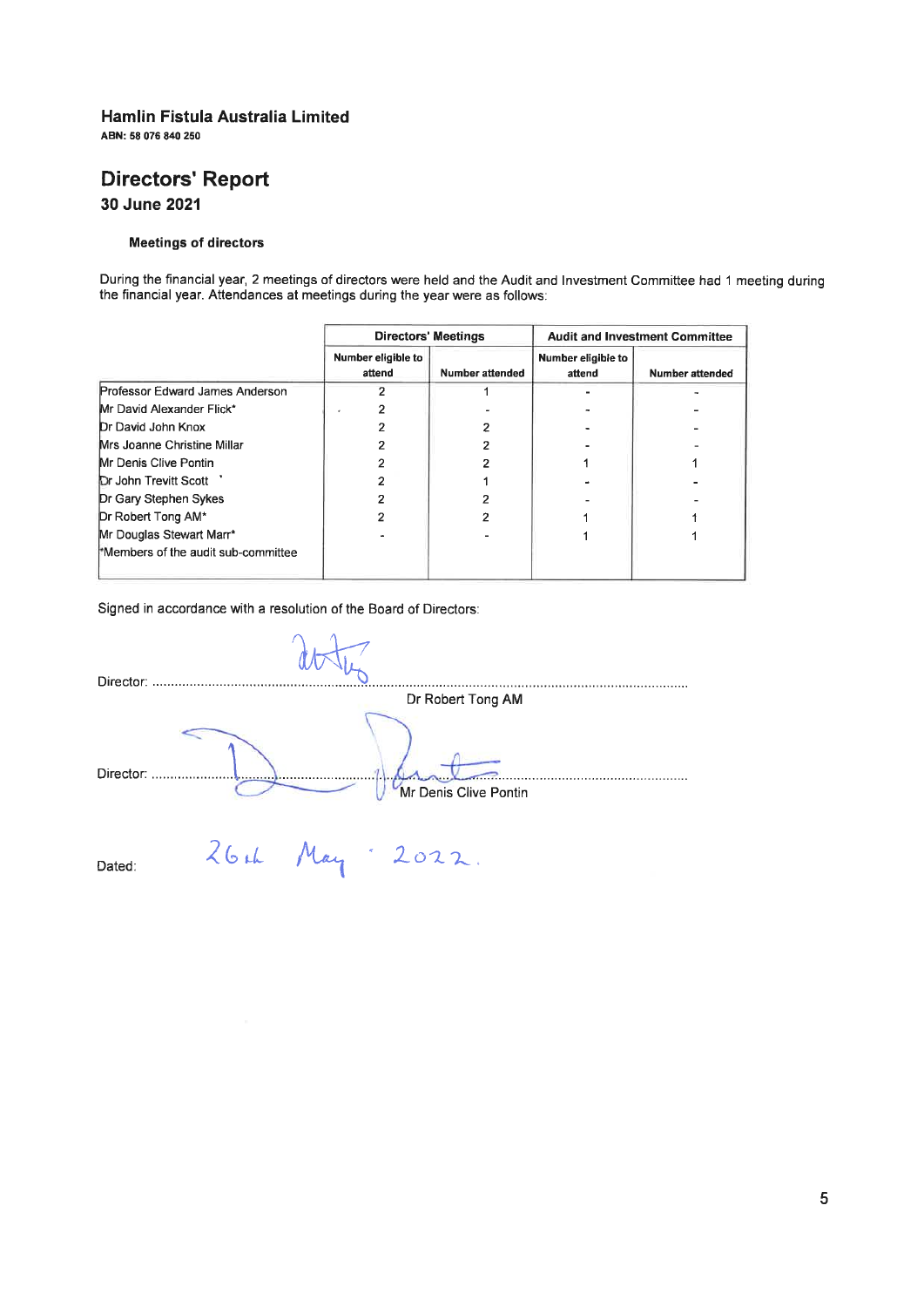

Bentleys Sydney Audit Pty Ltd Level 14, 60 Margaret St Sydney NSW 2000 Australia ABN 11 644 751 753 ACN 644 751 753 T +61 2 9220 0700 F +61 2 9220 0777 bentleys.com.au

#### Hamlin Fistula Australia Limited

ABN: 58 076 840 250

### Independent Audit Report to the members of Hamlin Fistula Australia Limited

We have audited the financial report of Hamlin Fistula Australia Limited (the Company), which comprise the statement of financial position as at 30 June 2021, and the statement of profit or loss and other comprehensive income, statement of changes in equity and statement of cash flows for the year then ended, and notes to the financial statements, including a summary of significant accounting policies and the directors' declaration.

In our opinion, the accompanying financial report of Hamlin Fistula Australia Limited has been prepared in accordance with Div 60 of the Australian Charities and Not-for-profits Commission Act 2012 (the "ACNC Act") and the Charitable Fundraising Act 1991, including:

- i. giving a true and fair view of the Company's financial position as at 30 June 2021 of its performance for the year ended on that date; and
- ii. complying with Australian Accounting Standards and Div 60 of the Australian Charities and Not-for-profits Commission Regulation 2013.

#### **Basis of Opinion**

We conducted our audit in accordance with Australian Auditing Standards. Our responsibilities under those standards are further described in the Auditor's Responsibilities for the Audit of the Financial Report section of our report. We are independent of the registered entity in accordance with the ACNC Act, the ethical requirements of the Accounting Professional and Ethical Standards Board's APES 110: Code of Ethics for Professional Accountants (the Code) that are relevant to our audit of the financial report in Australia. We have also fulfilled our other ethical responsibilities in accordance with the Code.

We believe that the audit evidence we have obtained is sufficient and appropriate to provide a basis for our opinion.

#### Responsibilities of the Directors for the Financial Report

The directors of the registered entity are responsible for the preparation of the financial report that gives a true and fair view and have determined that the basis of preparation described in Note 1 to the financial report is appropriate to meet the requirements of the ACNC Act and the Charitable Fundraising Act and is appropriate to meet the needs of the members. The directors' responsibility also includes such internal control as directors determine is necessary to enable the preparation of financial report that gives a true and fair view and is free from material misstatement, whether due to fraud or error.

In preparing the financial report, the directors are responsible for assessing the registered entity's ability to continue as a going concern, disclosing, as applicable, matters related to going concern and using the going concern basis of accounting unless the directors either intend to liquidate the registered entity or to cease operations, or have no realistic alternative but to do so.



A member of Bentleys, a network of independent advisory and accounting fi ms located throughout Australia, New Zealand and China that trade as Bentleys. All members of the Bentleys Network are affiliated only, are separate legal entities and not in partnership. Liability limited by a scheme approved under Professional Standards Legislation. A member of Allinial Global - an association of independent accounting and consulting firms.

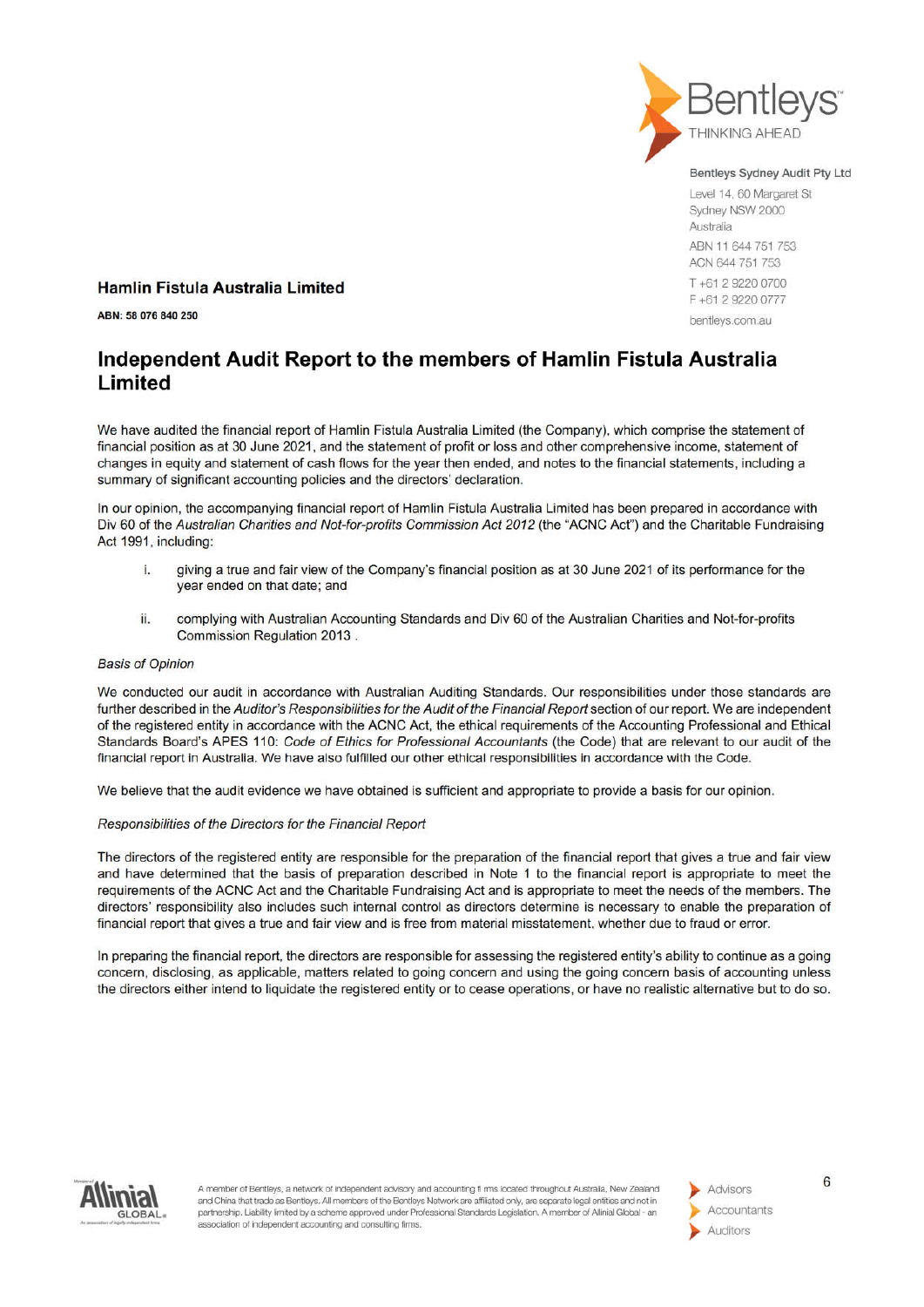

#### Auditor's Responsibilities for the Audit of the Financial Report

Our objectives are to obtain reasonable assurance about whether the financial report as a whole is free from material misstatement, whether due to fraud or error, and to issue an auditor's report that includes our opinion. Reasonable assurance is a high level of assurance, but is not a guarantee that an audit conducted in accordance with the Australian Auditing Standards will always detect a material misstatement when it exists. Misstatements can arise from fraud or error and are considered material if, individually or in the aggregate, they could reasonably be expected to influence the economic decisions of users taken on the basis of this financial report.

As part of an audit in accordance with the Australian Auditing Standards, we exercise professional judgement and maintain professional scepticism throughout the audit. We also:

- $\triangleright$  Identify and assess the risks of material misstatement of the financial report, whether due to fraud or error, design and perform audit procedures responsive to those risks, and obtain audit evidence that is sufficient and appropriate to provide a basis for our opinion. The risk of not detecting a material misstatement resulting from fraud is higher than for one resulting from error, as fraud may involve collusion, forgery, intentional omissions, misrepresentations, or the override of internal control.
- $\triangleright$  Obtain an understanding of internal control relevant to the audit in order to design audit procedures that are appropriate in the circumstances, but not for the purpose of expressing an opinion on the effectiveness of the registered entity's internal control.
- $\triangleright$  Evaluate the appropriateness of accounting policies used and the reasonableness of accounting estimates and related disclosures made by the directors.
- $\triangleright$  Conclude on the appropriateness of the directors' use of the going concern basis of accounting and, based on the audit evidence obtained, whether a material uncertainty exists related to events or conditions that may cast significant doubt on the registered entity's ability to continue as a going concern. If we conclude that a material uncertainty exists, we are required to draw attention in our auditor's report to the related disclosures in the financial report or, if such disclosures are inadequate, to modify our opinion. Our conclusions are based on the audit evidence obtained up to the date of our auditor's report. However, future events or conditions may cause the registered entity to cease to continue as a going concern.
- $\triangleright$  Evaluate the overall presentation, structure and content of the financial report, including the disclosures, and whether the financial report represents the underlying transactions and events in a manner that achieves fair presentation.

We communicate with the directors regarding, among other matters, the planned scope and timing of the audit and significant audit findings, including any significant deficiencies in internal control that we identify during our audit.

Kevinhapiel

Sydney

Bentleys Sydney Audit PL

**Kevin Cranfield 
Senarch 2008**<br>
Director<br>
Chartered Accountants Chartered Accountants

Dated: 27 May 2022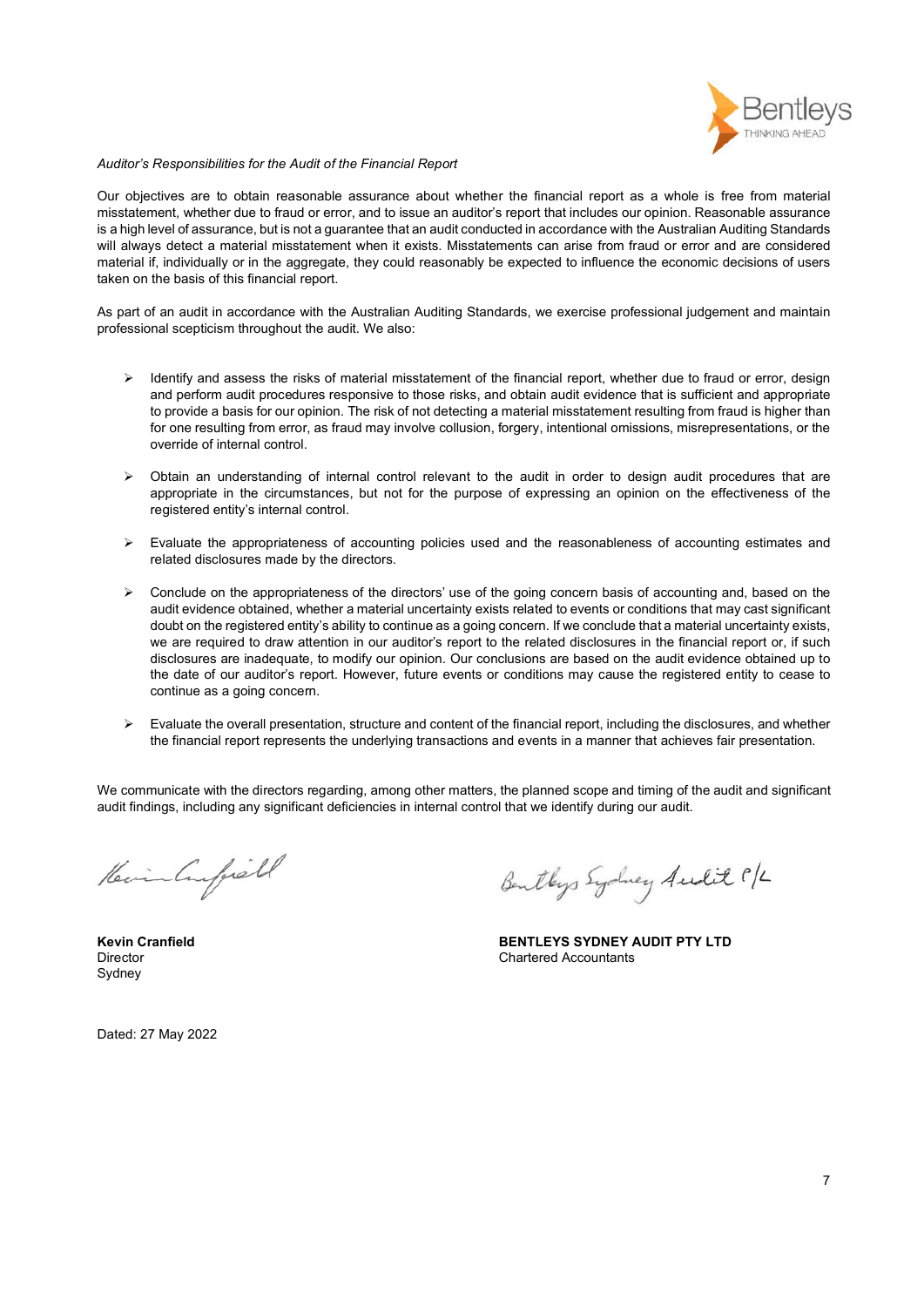ABN: 58 076 840 250

# **Directors' Declaration**

The directors of the entity declare that:

- The financial statements and notes, as set out on pages 10 to 32, are in accordance with the Australian Charities and 1. Not-for-Profits Commission Act 2012 and the Charitable Fundraising Act 1991 and:
	- (a) comply with Australian Accounting Standards; and
	- (b) give a true and fair view of the financial position as at 30 June 2021 and of the performance for the year ended on that date of the entity.
- 2. In the directors' opinion, there are reasonable grounds to believe that the entity will be able to pay its debts as and when they become due and payable.

This declaration is made in accordance with a resolution of the Board of Directors.

| Director: |                       |
|-----------|-----------------------|
|           | Dr Robert Tong AM     |
| Director: | Mr Denis Clive Pontin |
| Dated:    | 26 May 2022           |

8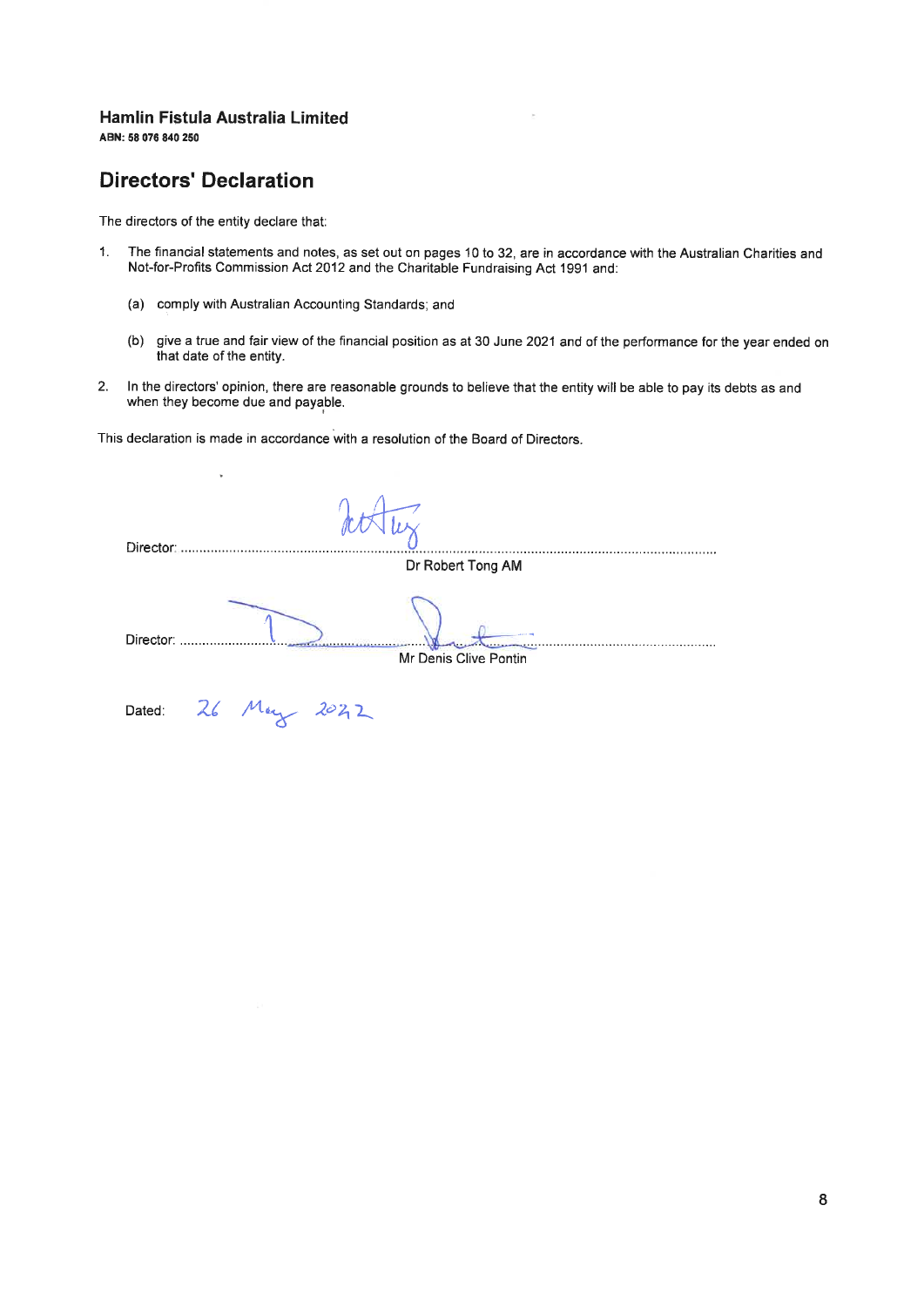#### Hamlin Fistula Australia Limited ABN: 58 076 840 250

# **Charitable Fundraising Act 1991**

# Declaration by a Responsible Member of Governing Body

On behalf of the board of directors of the Hamlin Fistula Australia Limited, I, Robert Tong, Chairman and Director of Hamlin Fistula Australia Limited, hereby declare that I am of the opinion that the provisions of the Charitable Fundraising Act 1991, the regulations under the Act and authority conditions have been complied with and the internal controls exercised complied with efficiently and effectively. I am further of the opinion that:

(a) The detailed profit and loss account gives a true and fair view of all income and expenditure of the organisation with respect to fundraising appeals; and

(b) The statement of financial position gives a true and fair view of the state of affairs of the organisation with respect to fundraising appeals; and

(c) The provisions of the Act, the regulations under the Act and the conditions attached to the fundraising authority have been complied with by the organisation; and

(d) The internal controls exercised by the organisation are appropriate and effective in accounting for all income received and applied by the organisation for any of its fundraising appeals.

Director ............

Dr Robert Tong AM

Dated:

26 May 2022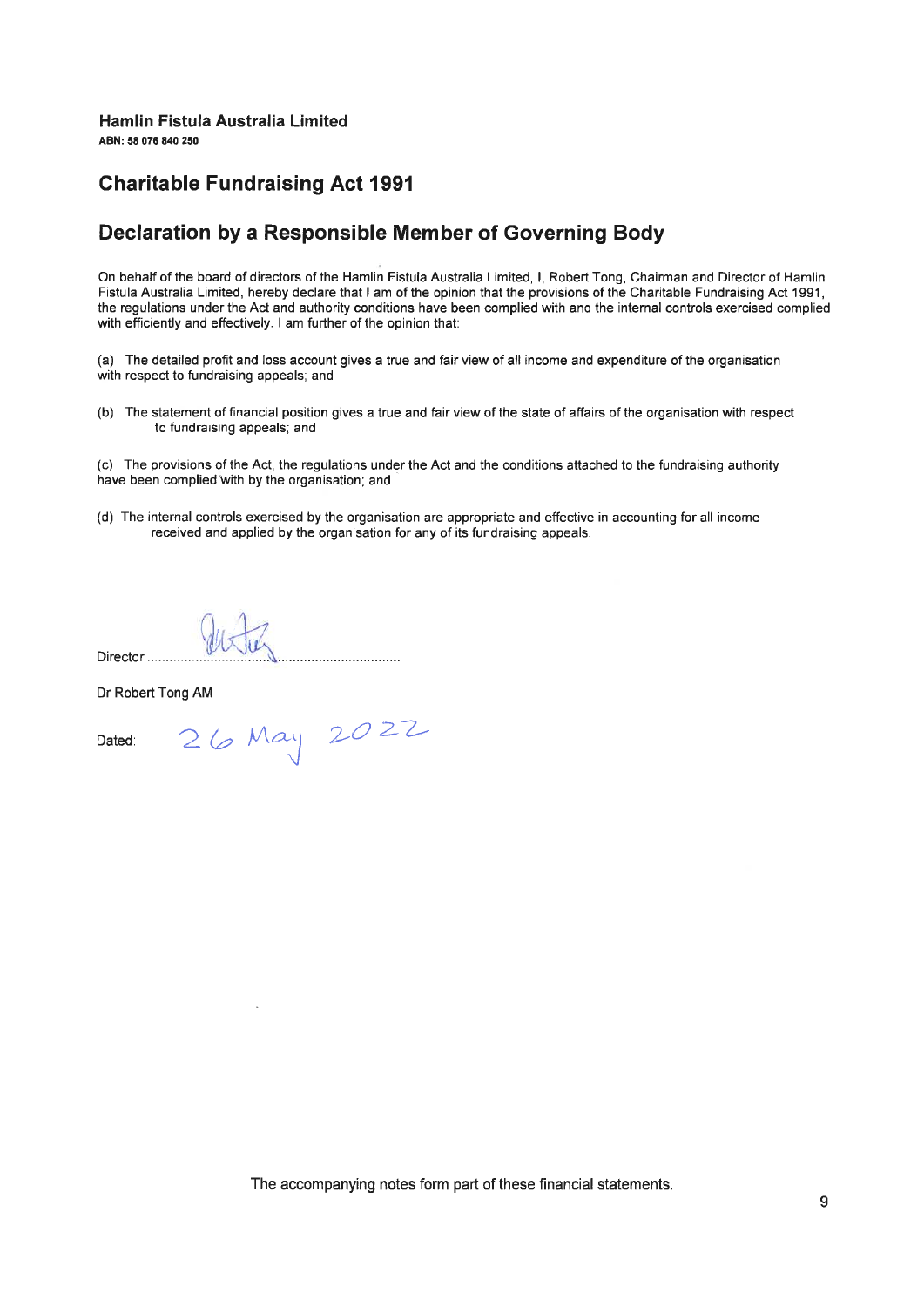# **Statement of Profit or Loss and Other Comprehensive Income**

**For the Year Ended 30 June 2021**

|                                                                                                    |                | 2021          | 2020        |
|----------------------------------------------------------------------------------------------------|----------------|---------------|-------------|
|                                                                                                    | <b>Note</b>    | \$            | \$          |
| Merchandise                                                                                        | 2              | 157           | 214         |
| Interest                                                                                           | 2              | 15,537        | 122,173     |
| Donations                                                                                          | 2              | 173,299       | 338,011     |
| Legacies                                                                                           | 2              | 74,975        | 303,000     |
| Royalty income                                                                                     | 2              | 6             | 23          |
| Dividends received                                                                                 | $\overline{2}$ | 358,989       | 19,271      |
| Government subsidies & grants                                                                      | 2              | 62,200        | 28,000      |
| Other income                                                                                       | 2              |               | 1,370       |
| Profit/(Loss) on sale of investment                                                                | 2              | 9             | (8, 170)    |
| Cost of sales                                                                                      | 3(a)           | (61)          | (163)       |
| Employee benefits expense                                                                          | 3(a)           | (77, 312)     | (80, 316)   |
| Depreciation                                                                                       | 3(a)           | (951)         |             |
| Disbursements to/on behalf of Hamlin Fistula Ethiopia                                              | 3(b)           | (1,698,077)   | (1,306,912) |
| Disbursements to Barbara May Foundation                                                            | 3(c)           | (42, 209)     |             |
| 3(a)<br>Other expenses                                                                             |                | (63, 377)     | (62, 658)   |
| Surplus/(deficit) before income tax                                                                |                | (1, 196, 815) | (646, 157)  |
| Income tax expense                                                                                 |                |               |             |
| Surplus/(deficit) for the year                                                                     |                | (1, 196, 815) | (646, 157)  |
|                                                                                                    |                |               |             |
| Changes in fair value of financial instruments at fair<br>value through other comprehensive income |                | 1,519,862     | 383,462     |
| Other comprehensive income for the year                                                            |                | 1,519,862     | 383,462     |
| Total comprehensive income/(deficit) for the year                                                  |                | 323,047       | (262,695)   |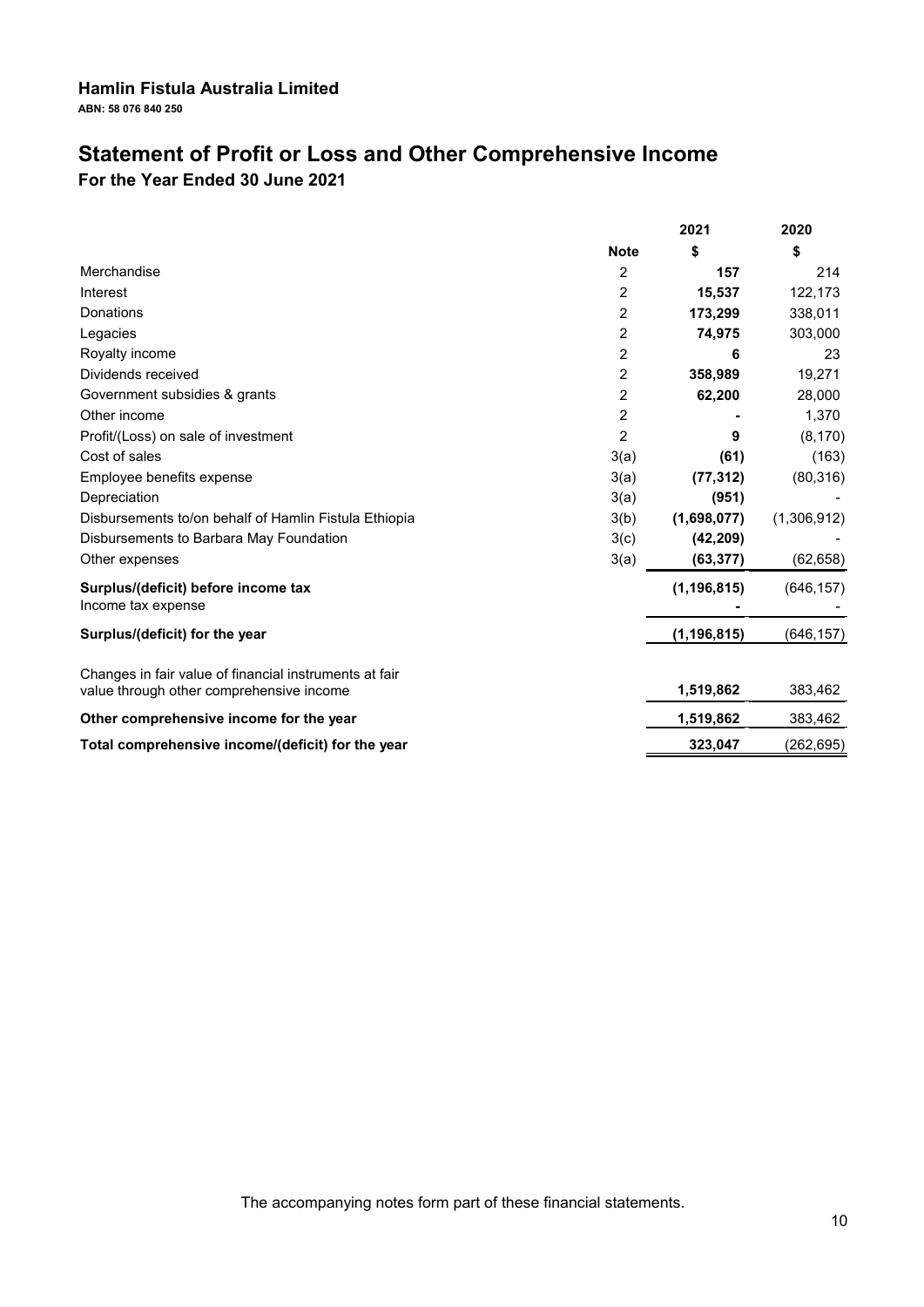Hamlin Fistula Australia Limited ABN:58076840250 For the Year Ended 30 June 2021

### Disclaimer

### To the members of Hamlin Fistula Australia Limited

The additional financial data presented on pages 12 and 13 is in accordance with the books and records of the Company which have been subjected to the auditing procedures applied in our statutory audit of the Company for the year ended 30 June 2021. It will be appreciated that our statutory audit did not cover all details of the additional financial data. Accordingly, we do not express an opinion on such financial data and we give no warranty of accuracy or reliability in respect of the data provided. Neither the company nor any member or employee of the company undertakes responsibility in any way whatsoever to any person (other than Hamlin Fistula Australia Limited) in respect of such data, including any errors or omissions therein however caused.

Bentleys Sydney Audit P/L

Bentleys Sydney Audit Pty Ltd

Kevinhapill

KevinCranfield Director Sydney

Dated:27 May 2022



Bentleys Sydney Audit Pty Ltd Level 14, 60 Margaret St Sydney NSW 2000 Australia ABN 11 644 751 753 ACN 644 751 753 T +61 2 9220 0700 F +61 2 9220 0777

bentleys.com.au



A member of Bentleys, a network of independent advisory and accounting fi ms located throughout Australia, New Zealand and China that trade as Bentleys. All members of the Bentleys Network are affiliated only, are separate legal entities and not in<br>partnership. Liability limited by a scheme approved under Professional Standards Legislation association of independent accounting and consulting firms.

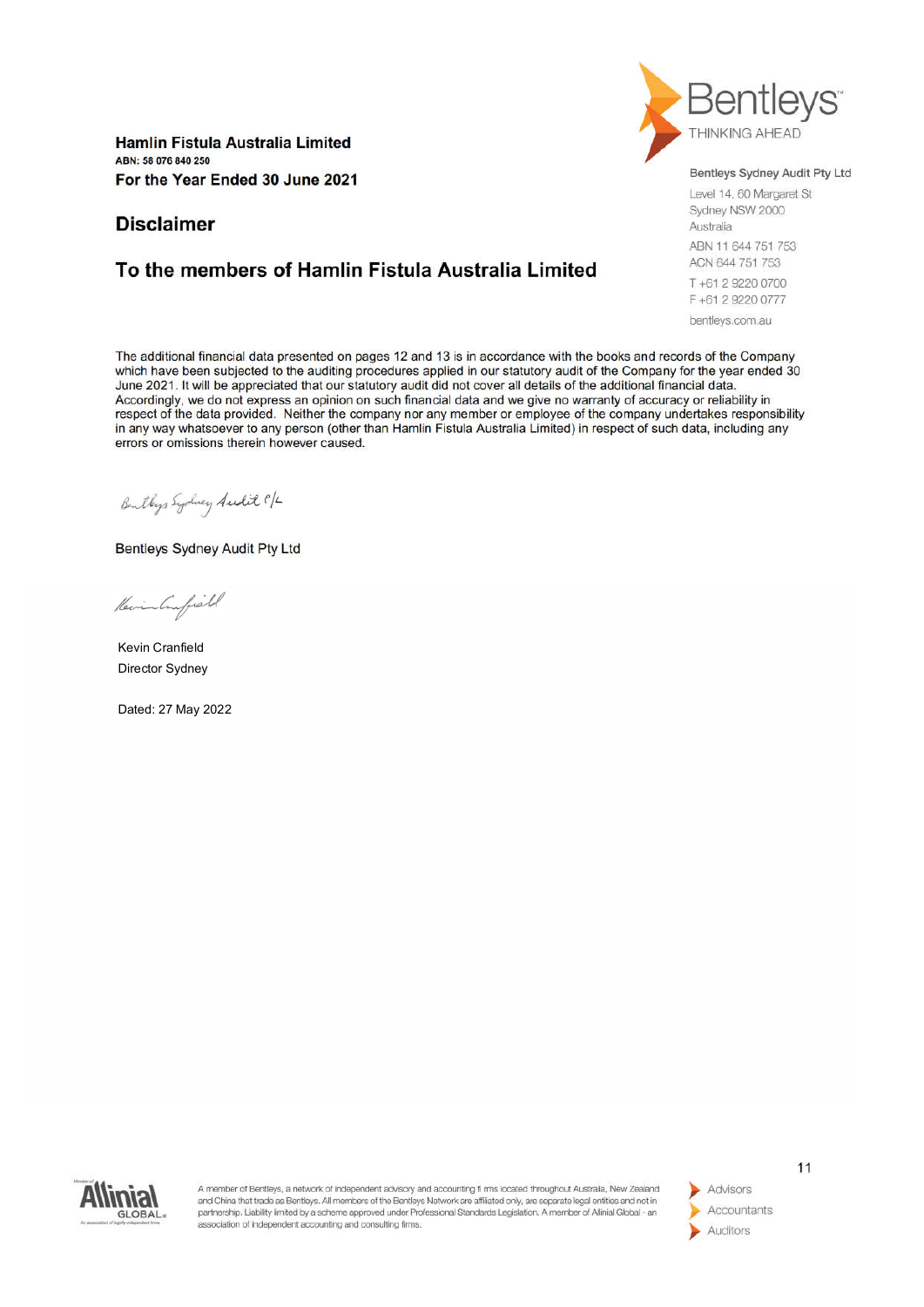# **Detailed Profit and Loss Account**

|                                          |             | 2021    | 2020    |
|------------------------------------------|-------------|---------|---------|
|                                          | <b>Note</b> | \$      | \$      |
| <b>INCOME</b>                            |             |         |         |
| Merchandise                              |             | 157     | 214     |
| Interest                                 |             | 15,537  | 122,173 |
| Royalty income                           |             | 6       | 23      |
| Dividends received                       |             | 358,989 | 19,271  |
| Government subsidies & grants            |             | 62,200  | 28,000  |
| Other income                             |             |         | 1,370   |
| Profit on sale of investments            |             | 9       |         |
| <b>TOTAL INCOME</b>                      |             | 436,898 | 171,051 |
| less: Cost of sales                      |             | (61)    | (163)   |
| <b>GROSS PROFIT</b>                      |             | 436,837 | 170,888 |
| <b>Less: Expenses</b>                    |             |         |         |
| Audit fees                               | 4           | 8,615   | 6,410   |
| Bank charges                             |             | 1,198   | 1,607   |
| Brokerage and investment management fees |             | 29,266  | 4,375   |
| Depreciation                             | 9           | 951     |         |
| Leave provisions                         |             | 1,226   | (4,064) |
| Insurance                                |             | 7,466   | 7,523   |
| Internet and website                     |             | 1,806   | 813     |
| Newsletters - promotion                  |             | 3,311   | 17,681  |
| Office equipment and maintenance         |             | 6,366   | 6,276   |
| Office utilities                         |             | 2,320   |         |
| Office supplies and meeting expenses     |             | 375     | 796     |
| Postage                                  |             | 1,063   | 2,553   |
| <b>Printing and Stationary</b>           |             | 170     | 310     |
| Employee benefits expense                |             | 76,086  | 84,381  |
| Staff expenses                           |             | 218     | 159     |
| Telephone                                |             | 621     | 850     |
| <b>Travelling expenses</b>               |             | 423     | 13,145  |
| Workers compensation                     |             | 159     | 159     |
| Loss on sale of investments              |             |         | 8,170   |
|                                          |             | 141,640 | 151,144 |
| <b>ADMINISTRATIVE OPERATING SURPLUS</b>  |             | 295,197 | 19,744  |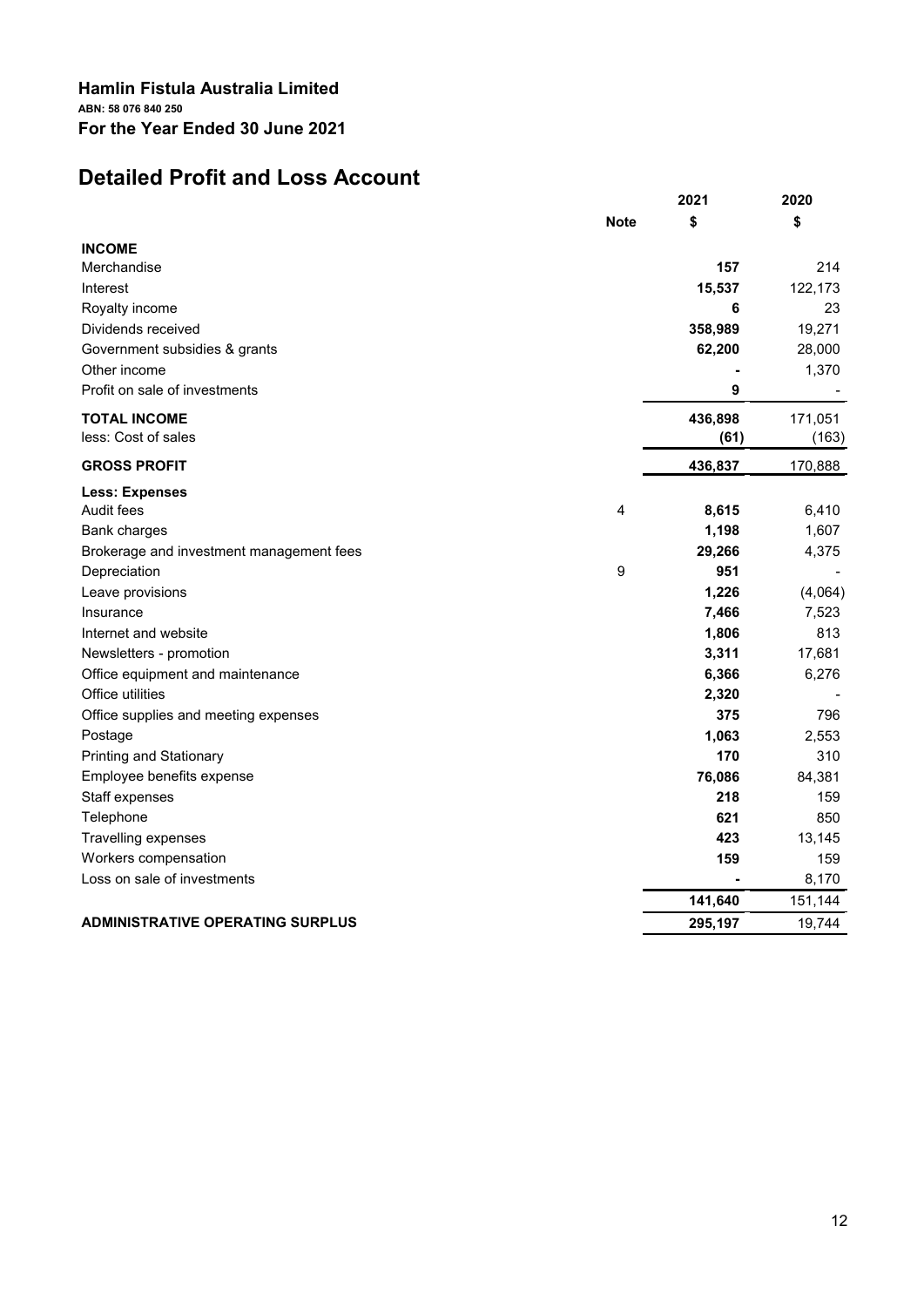# **Detailed Profit and Loss Account**

|                                                                                                                                                                | <b>Note</b> | 2021<br>\$    | 2020<br>\$            |
|----------------------------------------------------------------------------------------------------------------------------------------------------------------|-------------|---------------|-----------------------|
|                                                                                                                                                                |             |               |                       |
| <b>ADMINISTRATIVE OPERATING SURPLUS BROUGHT FORWARD</b>                                                                                                        |             | 295,197       | 19,744                |
| Other operating income/expenses:                                                                                                                               |             |               |                       |
| Donations (General)<br>Relief and aid fund                                                                                                                     |             | 1,347         | 621                   |
| General                                                                                                                                                        |             | 171,952       | 337,390               |
| <b>TOTAL DONATIONS FROM APPEALS</b>                                                                                                                            |             | 173,299       | 338,011               |
| Legacies                                                                                                                                                       |             | 74,975        | 303,000               |
| <b>TOTAL DONATIONS</b>                                                                                                                                         |             | 248,274       | 641,011               |
| <b>DISBURSEMENTS TO/ON BEHALF OF HAMLIN FISTULA ETHIOPIA</b>                                                                                                   |             |               |                       |
| Fistula Hospital                                                                                                                                               |             | 1,307,146     | 1,218,975             |
| <b>Mekelle Centre</b>                                                                                                                                          |             | 390,841       | 85,779                |
| <b>Midwifery College</b>                                                                                                                                       |             |               | 2,000                 |
| Other expenses                                                                                                                                                 |             | 90            | 158                   |
| TOTAL DISBURSEMENTS TO/ON BEHALF OF HAMLIN FISTULA ETHIOPIA                                                                                                    |             | 1,698,077     | 1,306,912             |
| DISBURSEMENTS TO/ON BEHALF OF BARBARA MAY FOUNDATION                                                                                                           |             |               |                       |
| General expenses                                                                                                                                               |             | 42,209        |                       |
| TOTAL DISBURSEMENTS TO/ON BEHALF OF BARBARA MAY<br><b>FOUNDATION</b>                                                                                           |             | 42,209        |                       |
| NET SURPLUS/(DEFICIT) AFTER DISBURSEMENTS                                                                                                                      |             | (1, 196, 815) | (646, 157)            |
|                                                                                                                                                                |             | 248,274       |                       |
| Fundraising Income<br><b>Total Admin/Fundraising Expense</b>                                                                                                   |             | (141, 640)    | 641,011<br>(151, 144) |
|                                                                                                                                                                |             | 106,634       | 489,867               |
|                                                                                                                                                                |             |               |                       |
| % of fundraising expenses to fundraising income (no donations from<br>fundraising appeals or legacies were spent on administration or<br>fundraising expenses) |             | 57%           | 23.6%                 |
| % of net surplus from fundraising to gross income from fundraising                                                                                             |             | 43%           | 76.4%                 |
| % of total cost of services to total expenditure                                                                                                               |             | 100%          | 100%                  |
| % total cost of services to total income from fundraising received                                                                                             |             | 57%           | 23.6%                 |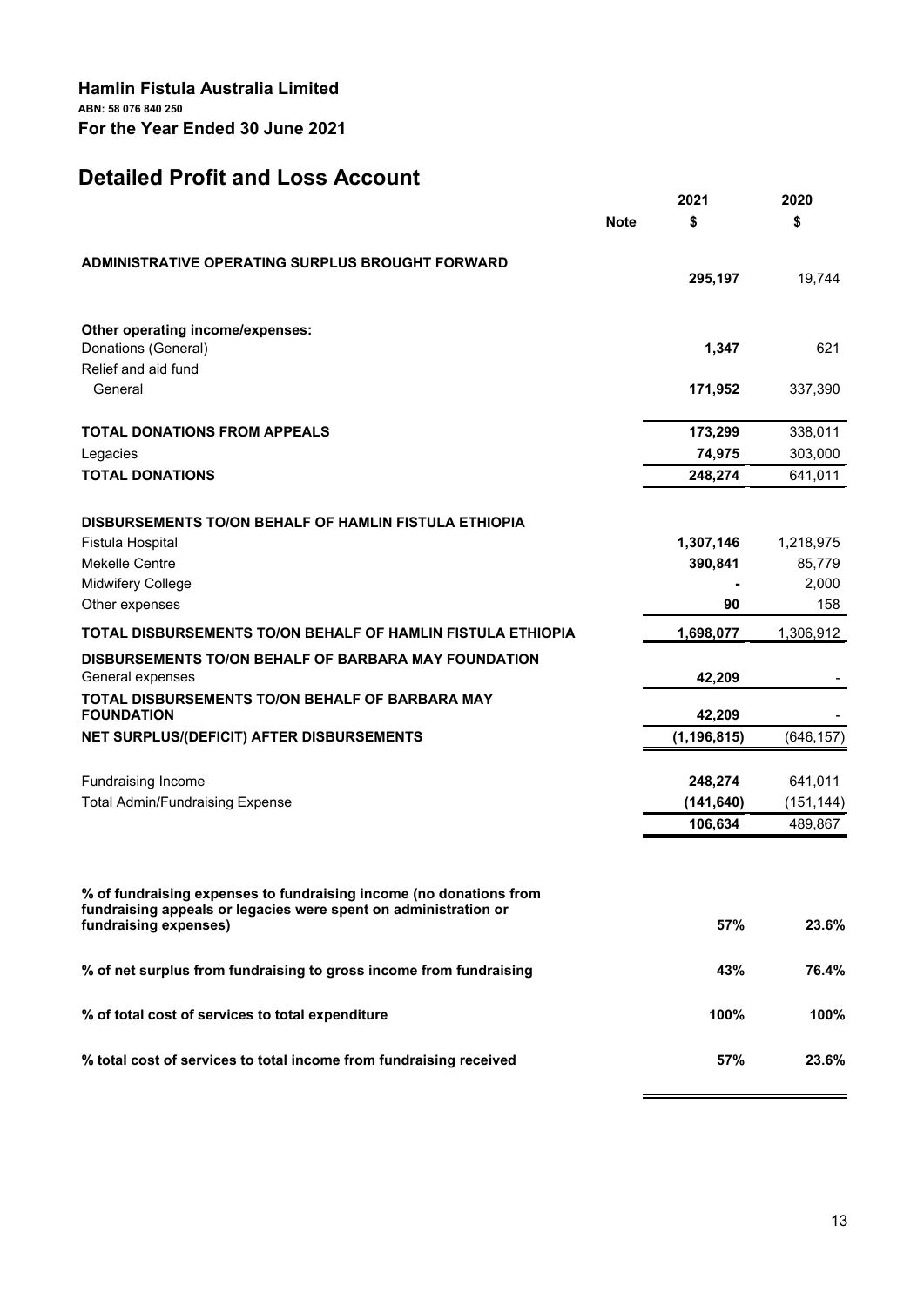# **Statement of Financial Position**

**As At 30 June 2021**

|                                                  |                | 2021       | 2020      |
|--------------------------------------------------|----------------|------------|-----------|
|                                                  | <b>Note</b>    | \$         | \$        |
| <b>ASSETS</b>                                    |                |            |           |
| <b>CURRENT ASSETS</b>                            |                |            |           |
| Cash and cash equivalents                        | 5              | 1,840,006  | 4,250,611 |
| Trade and other receivables                      | 6              | 104,684    | 19,987    |
| Inventories                                      | $\overline{7}$ | 945        | 1,007     |
| TOTAL CURRENT ASSETS                             |                | 1,945,635  | 4,271,605 |
| NON-CURRENT ASSETS                               |                |            |           |
| <b>Financial assets</b>                          | 8              | 8,263,231  | 5,618,614 |
| Property, plant and equipment                    | 9              | 4,497      |           |
| TOTAL NON-CURRENT ASSETS                         |                | 8,267,728  | 5,618,614 |
| <b>TOTAL ASSETS</b>                              |                | 10,213,363 | 9,890,219 |
| <b>LIABILITIES</b><br><b>CURRENT LIABILITIES</b> |                |            |           |
| Trade and other payables                         | 10             | 2,349      | 3,478     |
| Provisions                                       | 11             | 6,803      | 7,927     |
| TOTAL CURRENT LIABILITIES                        |                | 9,152      | 11,405    |
| NON-CURRENT LIABILITIES                          |                |            |           |
| Employee benefits                                |                | 5,861      | 3,511     |
| TOTAL NON-CURRENT LIABILITIES                    | 11             | 5,861      | 3,511     |
| <b>TOTAL LIABILITIES</b>                         |                | 15,013     | 14,916    |
| <b>NET ASSETS</b>                                |                | 10,198,350 | 9,875,303 |
|                                                  |                |            |           |
| <b>EQUITY</b><br><b>Accumulated Surplus</b>      |                | 8,293,014  | 9,489,829 |
| <b>Financial Asset Reserve</b>                   |                | 1,905,336  | 385,474   |
| <b>TOTAL EQUITY</b>                              |                |            |           |
|                                                  |                | 10,198,350 | 9,875,303 |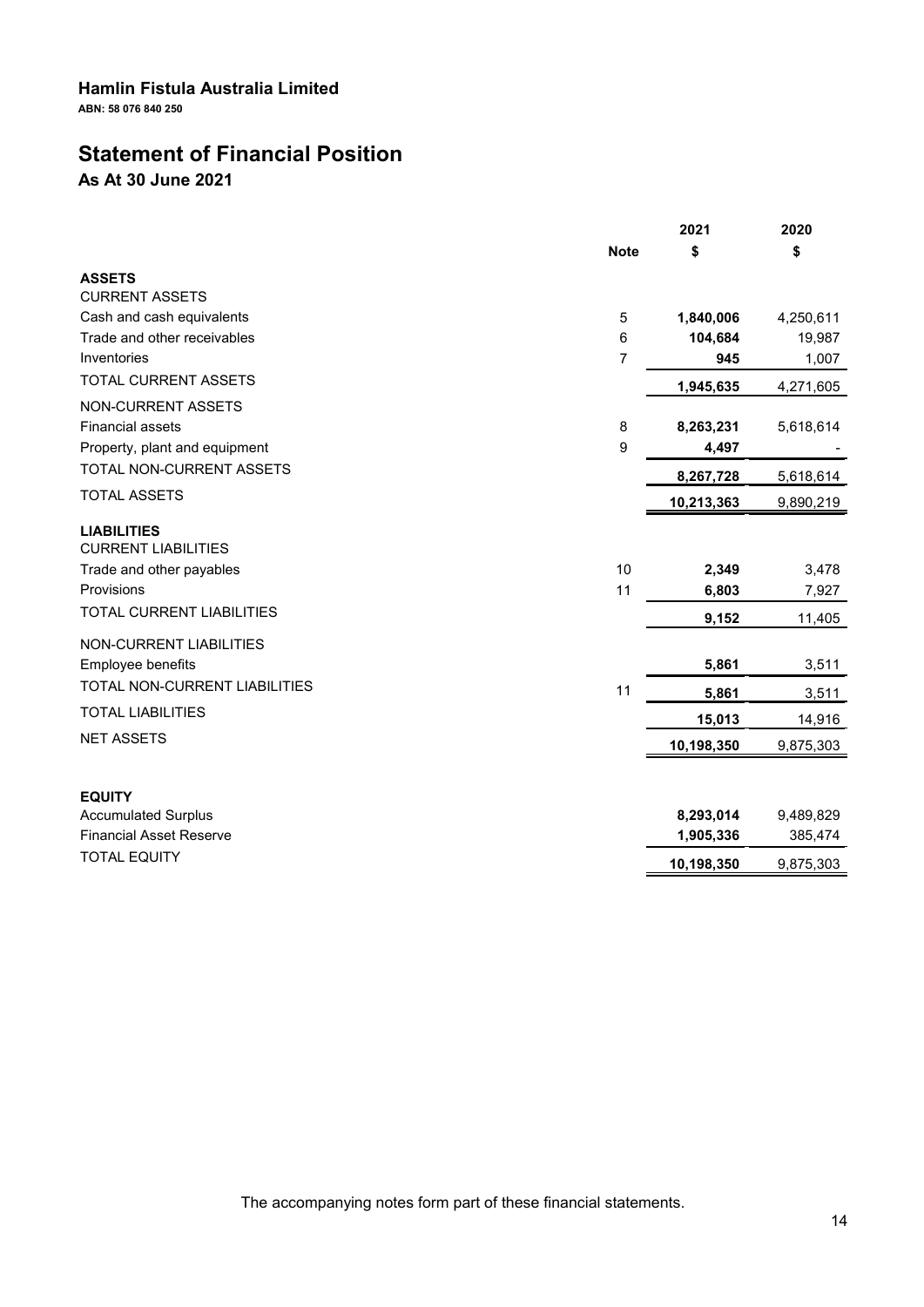# **Statement of Changes in Equity**

# **For the Year Ended 30 June 2021**

#### **2021**

| <b>Accumulated</b><br><b>Surplus</b> | <b>FVOCI</b><br>reserve | Total         |
|--------------------------------------|-------------------------|---------------|
| S                                    | \$                      | \$            |
| 9,489,829                            | 385.474                 | 9,875,303     |
| (1, 196, 815)                        | ۰                       | (1, 196, 815) |
| -                                    | 1.519.862               | 1,519,862     |
| 8,293,014                            | 1,905,336               | 10,198,350    |
|                                      |                         |               |

#### **2020**

| <b>Surplus</b> | reserve            | Total        |
|----------------|--------------------|--------------|
| \$             | \$                 | \$           |
| 10,135,986     | 2.012              | 10,137,998   |
| (646, 157)     | $\blacksquare$     | (646, 157)   |
|                | 383.462            | 383,462      |
| 9,489,829      | 385.474            | 9,875,303    |
|                | <b>Accumulated</b> | <b>FVOCI</b> |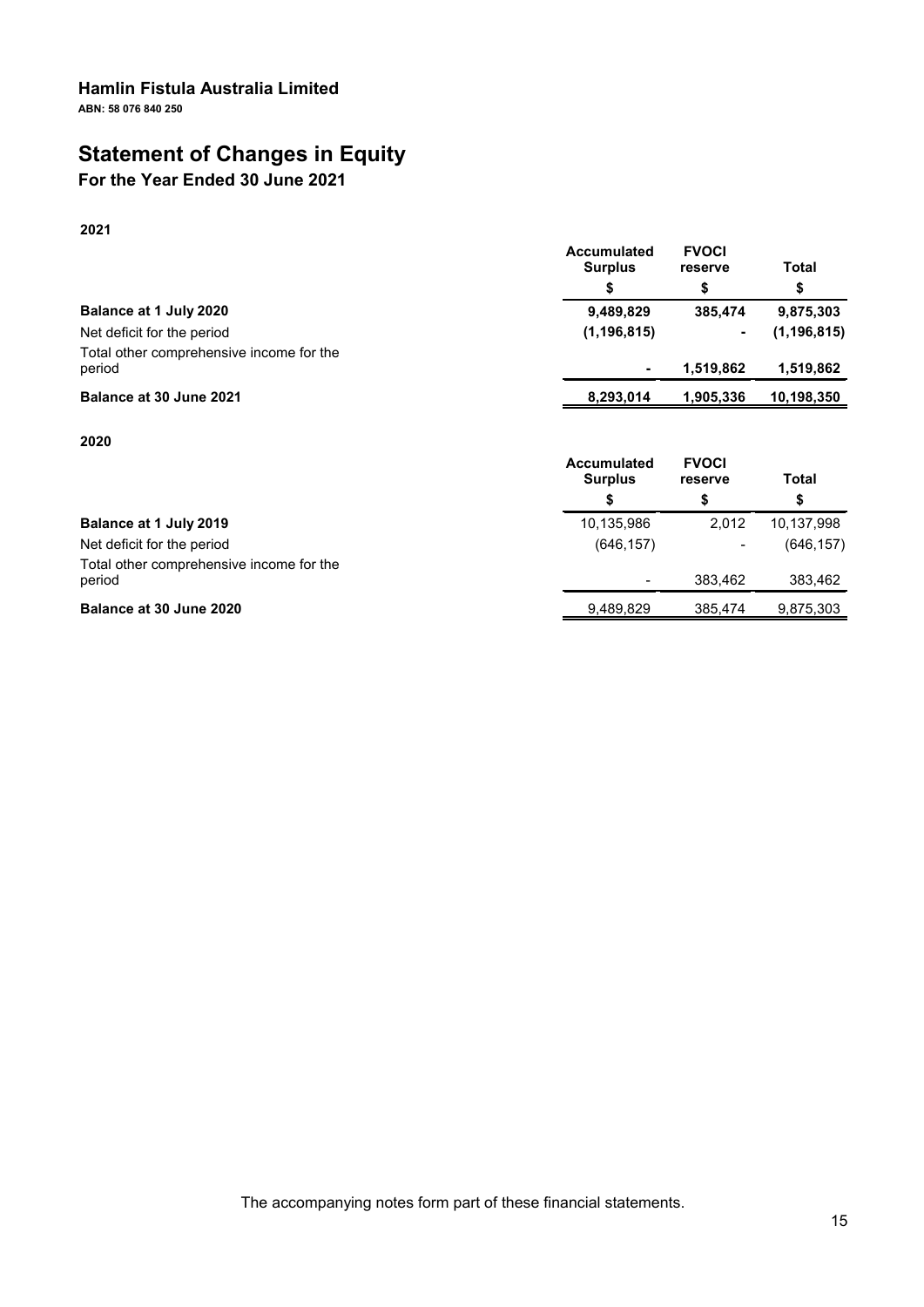**ABN: 58 076 840 250**

# **Statement of Cash Flows**

### **For the Year Ended 30 June 2021**

| <b>Note</b><br>\$<br>\$<br><b>CASH FLOWS FROM OPERATING ACTIVITIES:</b><br>595<br>Receipts from customers<br>338.011<br>Receipts from donations<br>173,299<br>62,200<br>Receipts from government grants & subsidies |            |
|---------------------------------------------------------------------------------------------------------------------------------------------------------------------------------------------------------------------|------------|
|                                                                                                                                                                                                                     |            |
|                                                                                                                                                                                                                     |            |
|                                                                                                                                                                                                                     | 1,584      |
|                                                                                                                                                                                                                     |            |
|                                                                                                                                                                                                                     | 28,000     |
| Payments to/on behalf of Hamlin Fistula Ethiopia<br>(1,306,912)<br>(1,698,077)                                                                                                                                      |            |
| Payments to/on behalf of Barbara May Foundation<br>(42, 209)                                                                                                                                                        |            |
| (127, 944)<br>Payments to suppliers & employees                                                                                                                                                                     | (157, 925) |
| Receipts from legacies<br>74,975                                                                                                                                                                                    | 303,000    |
| Interest received<br>15,537                                                                                                                                                                                         | 122,173    |
| Royalties received<br>6                                                                                                                                                                                             | 23         |
| Net dividends received<br>261,207                                                                                                                                                                                   | 14,167     |
| Net cash provided by (used in) operating activities<br>17<br>(1, 280, 411)                                                                                                                                          | (657, 879) |
|                                                                                                                                                                                                                     |            |
| <b>CASH FLOWS FROM INVESTMENT ACTIVITIES:</b>                                                                                                                                                                       |            |
| Proceeds from sale of investment<br>96,607                                                                                                                                                                          | 18,902     |
| Purchase of plant and equipment<br>(5, 448)                                                                                                                                                                         |            |
| Purchase of financial assets<br>(1, 221, 353)<br>(4,946,466)                                                                                                                                                        |            |
| Net cash generated by / (used by) investing activities<br>(1, 130, 194)<br>(4,927,564)                                                                                                                              |            |
|                                                                                                                                                                                                                     |            |
| Net increase / (decrease) in cash and cash equivalents                                                                                                                                                              |            |
| (2,410,605)<br>held<br>(5,585,443)                                                                                                                                                                                  |            |
| 4,250,611<br>9,836,054<br>Cash and cash equivalents at beginning of year                                                                                                                                            |            |
| Cash and cash equivalents at end of financial year<br>5<br>1,840,006<br>4,250,611                                                                                                                                   |            |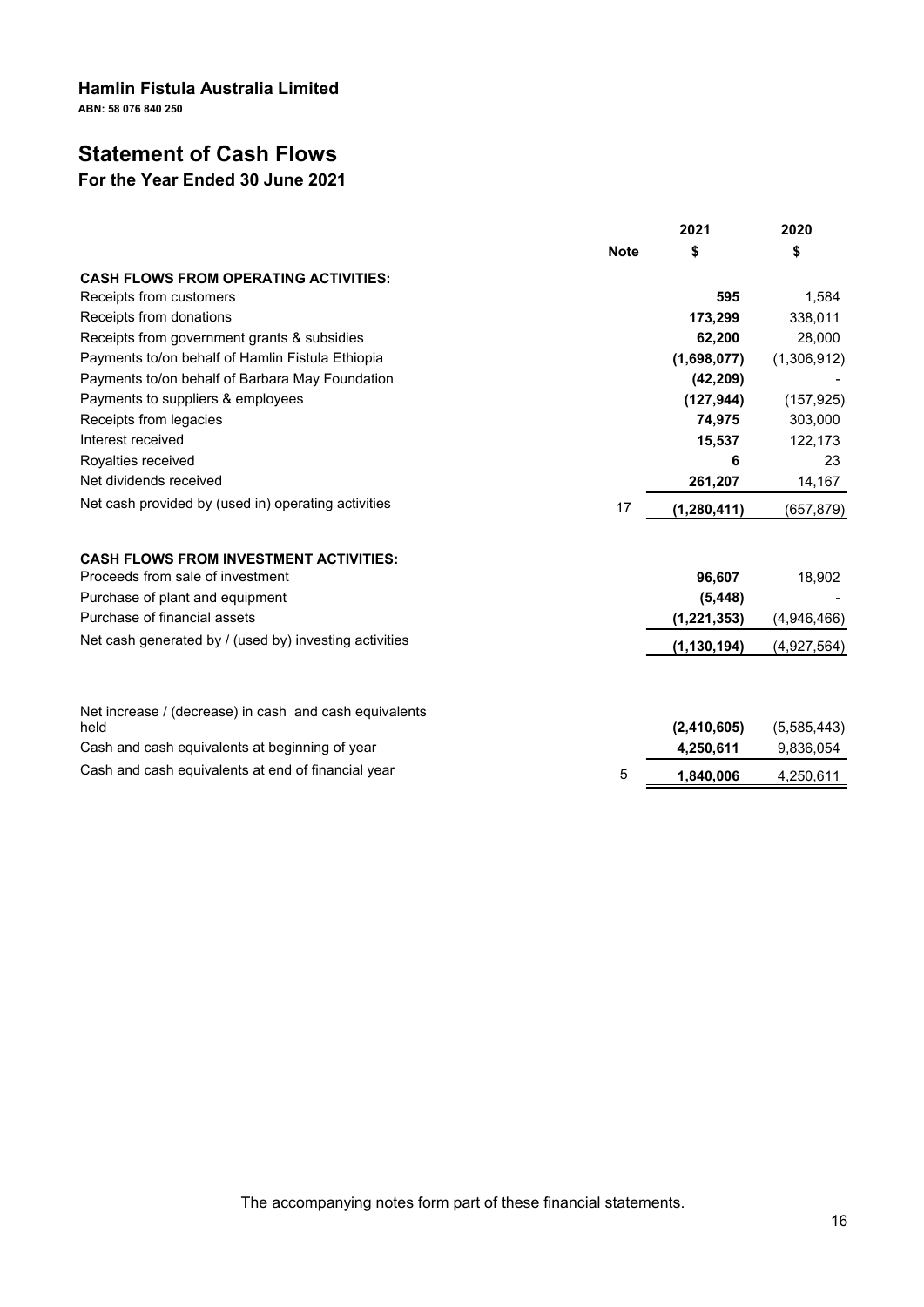# **Notes to the Financial Statements**

#### **For the Year Ended 30 June 2021**

The financial statements are for Hamlin Fistula Australia Limited as an individual entity, incorporated and domiciled in Australia. Hamlin Fistula Australia Limited is a Company limited by guarantee.

#### **1 Summary of Significant Accounting Policies**

#### **(a) Basis of preparation**

The financial statements are general purpose financial statements that have been prepared in accordance with Australian Accounting Standards (including Australian Accounting Interpretations) and the Australian Charities and Not-for-Profits Commissions Act 2012 and the Charitable Fundraising Act 1991. The company is a not-forprofit entity for financial reporting purposes under Australian Accounting Standards.

Australian Accounting Standards set out accounting policies that the AASB has concluded would result in financial statements containing relevant and reliable information about transactions, events and conditions. Material accounting policies adopted in the preparation of these financial statements are presented below and have been consistently applied unless stated otherwise.

The financial statements, except for the cash flow information, have been prepared on an accruals basis and are based on historical costs, modified, where applicable, by the measurement at fair value of selected noncurrent assets, financial assets and financial liabilities. The amounts presented in the financial statements have been rounded to the nearest dollar.

#### **(b) Revenue and other income**

#### **Revenue from contracts with customers**

The core principle of AASB 15 is that revenue is recognised on a basis that reflects the transfer of promised goods or services to customers at an amount that reflects the consideration the Company expects to receive in exchange for those goods or services. Revenue is recognised by applying a five-step model as follows:

- 1. Identify the contract with the customer
- 2. Identify the performance obligations
- 3. Determine the transaction price
- 4. Allocate the transaction price to the performance obligations
- 5. Recognise revenue as and when control of the performance obligations is transferred

Generally the timing of the payment for sale of goods and rendering of services corresponds closely to the timing of satisfaction of the performance obligations, however where there is a difference, it will result in the recognition of a receivable, contract asset or contract liability.

None of the revenue streams of the Company have any significant financing terms as there is less than 12 months between receipt of funds and satisfaction of performance obligations.

#### **Specific revenue streams**

The revenue recognition policies for the principal revenue streams of the Company are:

#### **Donation revenue**

Donations and bequests are recognised as revenue when received.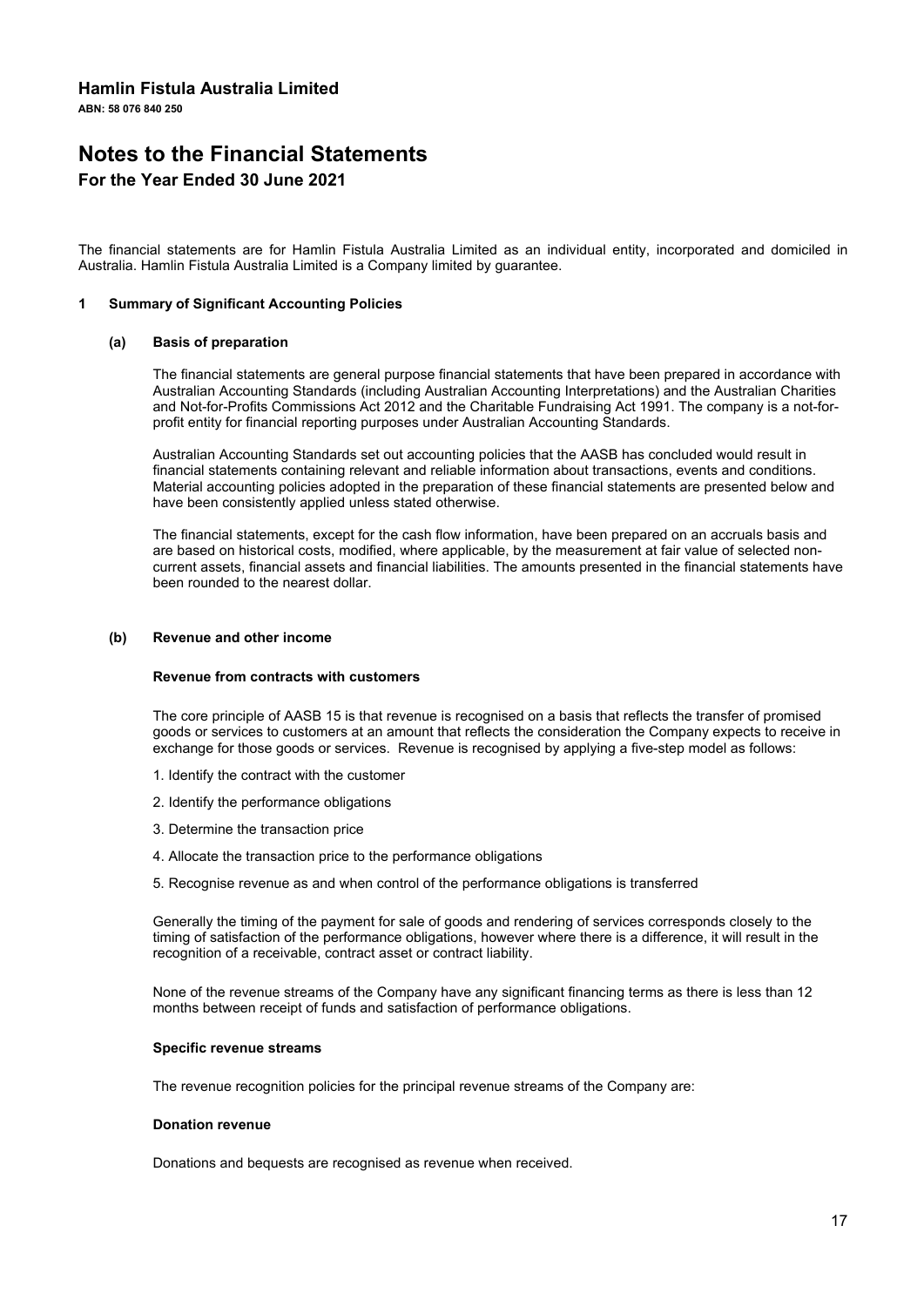**ABN: 58 076 840 250**

### **Notes to the Financial Statements**

**For the Year Ended 30 June 2021**

#### **1 Summary of Significant Accounting Policies**

**(b) Revenue and other income**

#### **Specific revenue streams**

#### **Interest revenue**

Interest revenue is recognised using the effective interest rate method, which for floating rate financial assets is the rate inherent in the instrument.

#### **Other revenue**

Merchandise is recognised on receipt net of the amount of goods and service tax (GST).

All revenue is stated net of the amount of goods and services tax (GST).

#### **(c) Property, plant and equipment**

Each class of property, plant and equipment is carried at cost or fair value as indicated less, where applicable, any accumulated depreciation and impairment losses.

#### **Plant and equipment**

Plant and equipment are measured on the cost basis less depreciation and impairment losses. Cost includes expenditure that is directly attributable to the asset.

Plant and equipment that have been contributed at no cost, or for nominal cost are valued and recognised at the fair value of the asset at the date it is acquired.

#### **Depreciation**

The depreciable amount of all fixed assets including buildings and capitalised leased assets, but excluding freehold land, is depreciated on a reducing balance basis over the asset's useful life to the Company commencing from the time the asset is held ready for use. Leasehold improvements are depreciated over the shorter of either the unexpired period of the lease or the estimated useful lives of the improvements. Land is not depreciated.

The depreciation rates used for each class of depreciable assets are:

| <b>Class of Fixed Asset</b> | <b>Depreciation Rate</b> |
|-----------------------------|--------------------------|
| <b>Plant and Equipment</b>  | 20%-30%                  |

The assets' residual values, depreciation methods and useful lives are reviewed, and adjusted if appropriate, at the end of each reporting period.

An asset's carrying amount is written down immediately to its recoverable amount if the asset's carrying amount is greater than its estimated recoverable amount.

Gains and losses on disposals are determined by comparing proceeds with the carrying amount. These gains and losses are included in the statement of comprehensive income.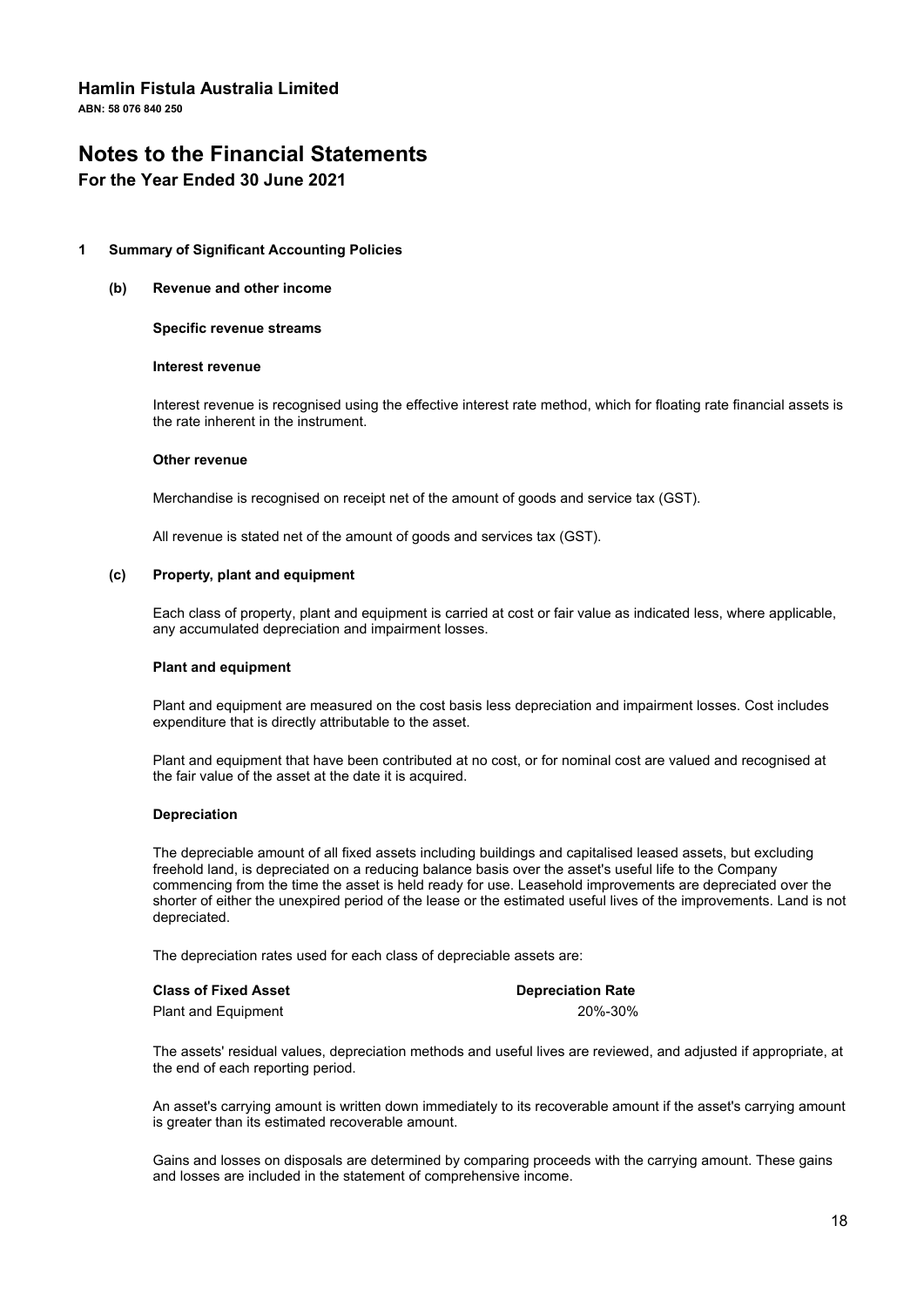**ABN: 58 076 840 250**

# **Notes to the Financial Statements**

**For the Year Ended 30 June 2021**

#### **1 Summary of Significant Accounting Policies**

#### **(d) Inventories on Hand**

Inventories are measured at the lower of cost and net realisable value.

Costs of purchased inventory are determined after deducting rebates and discounts.

Inventories acquired at no cost, or for nominal consideration are valued at the current replacement cost as at the date of acquisition, which is the deemed cost.

Net realisable value is the estimated selling price in the ordinary course of business, less the estimated costs of completion and selling expenses.

#### **(e) Financial instruments**

#### **Initial recognition and measurement**

Financial instruments are recognised initially on the date that the Company becomes party to the contractual provisions of the instrument.

On initial recognition, all financial instruments are measured at fair value plus transaction costs (except for instruments measured at fair value through profit or loss where transaction costs are expensed as incurred).

#### **Financial assets**

All recognised financial assets are subsequently measured in their entirety at either amortised cost or fair value, depending on the classification of the financial assets.

#### *Classification*

On initial recognition, the Company classifies its financial assets into the following categories, those measured at:

- amortised cost
- fair value through profit or loss FVTPL
- fair value through other comprehensive income equity instrument (FVOCI equity)

Financial assets are not reclassified subsequent to their initial recognition unless the Company changes its business model for managing financial assets.

#### *Amortised cost*

Assets measured at amortised cost are financial assets where:

- the business model is to hold assets to collect contractual cash flows; and
- the contractual terms give rise on specified dates to cash flows are solely payments of principal and interest on the principal amount outstanding.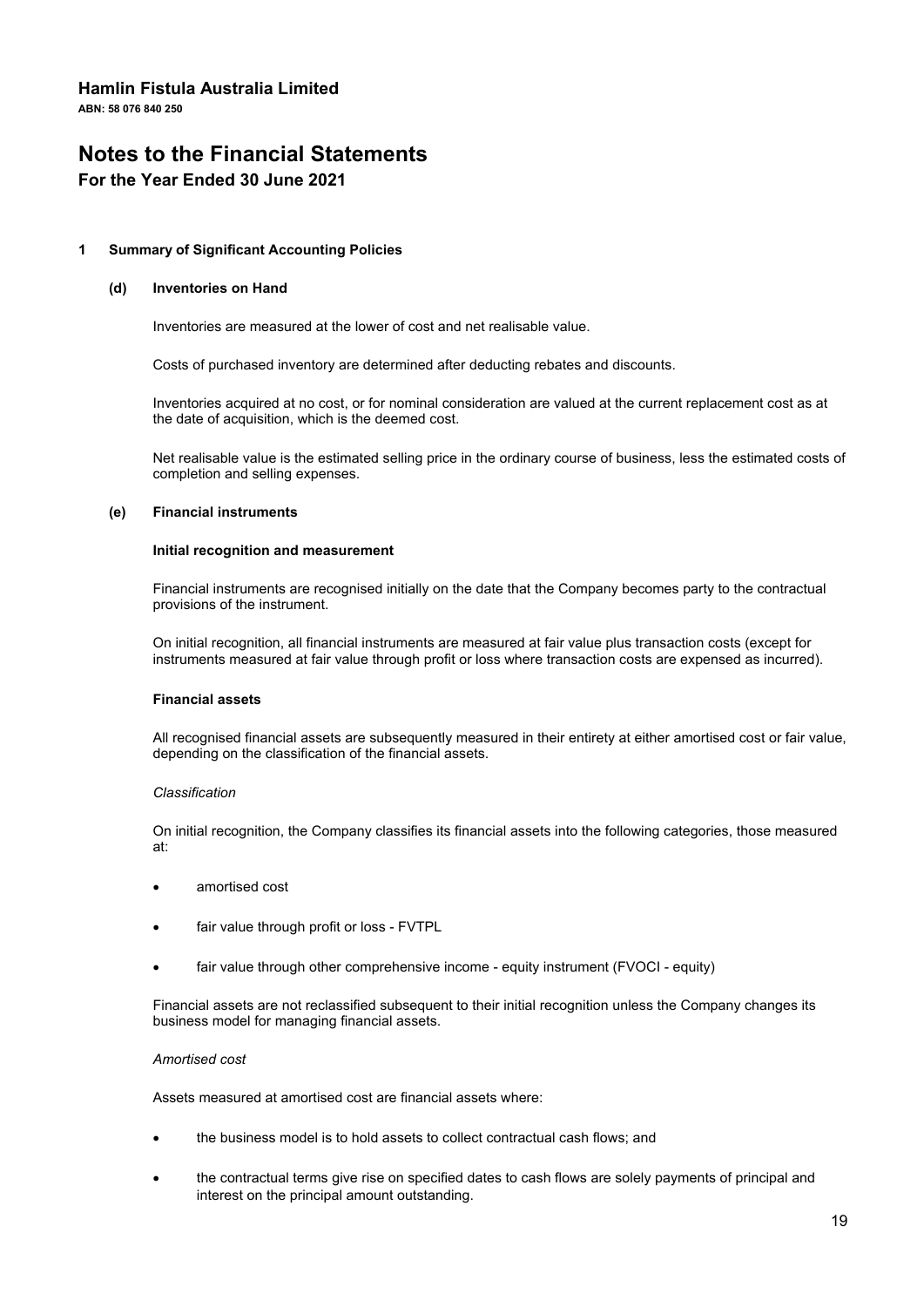**ABN: 58 076 840 250**

### **Notes to the Financial Statements**

**For the Year Ended 30 June 2021**

#### **1 Summary of Significant Accounting Policies**

#### **(e) Financial instruments**

#### **Financial assets**

The Company's financial assets measured at amortised cost comprise trade and other receivables and cash and cash equivalents in the statement of financial position.

Subsequent to initial recognition, these assets are carried at amortised cost using the effective interest rate method less provision for impairment.

Interest income, foreign exchange gains or losses and impairment are recognised in profit or loss. Gain or loss on derecognition is recognised in profit or loss.

#### *Fair value through other comprehensive income*

The Company has a number of investments in listed entities over which it does not have significant influence nor control. The Company has made an irrevocable election to classify these equity investments as fair value through other comprehensive income as they are not held for trading purposes.

These investments are carried at fair value with changes in fair value recognised in other comprehensive income (financial asset reserve). On disposal any balance in the financial asset reserve is transferred to retained earnings and is not reclassified to profit or loss.

Dividends are recognised as income in profit or loss unless the dividend clearly represents a recovery of part of the cost of the investment. Other net gains and losses are recognised in OCI.

#### *Other financial assets measured at amortised cost*

Impairment of other financial assets measured at amortised cost are determined using the expected credit loss model in AASB 9. On initial recognition of the asset, an estimate of the expected credit losses for the next 12 months is recognised. Where the asset has experienced significant increase in credit risk then the lifetime losses are estimated and recognised.

#### **Financial liabilities**

The Company measures all financial liabilities initially at fair value less transaction costs, subsequently financial liabilities are measured at amortised cost using the effective interest rate method.

The financial liabilities of the Company comprise trade payables only.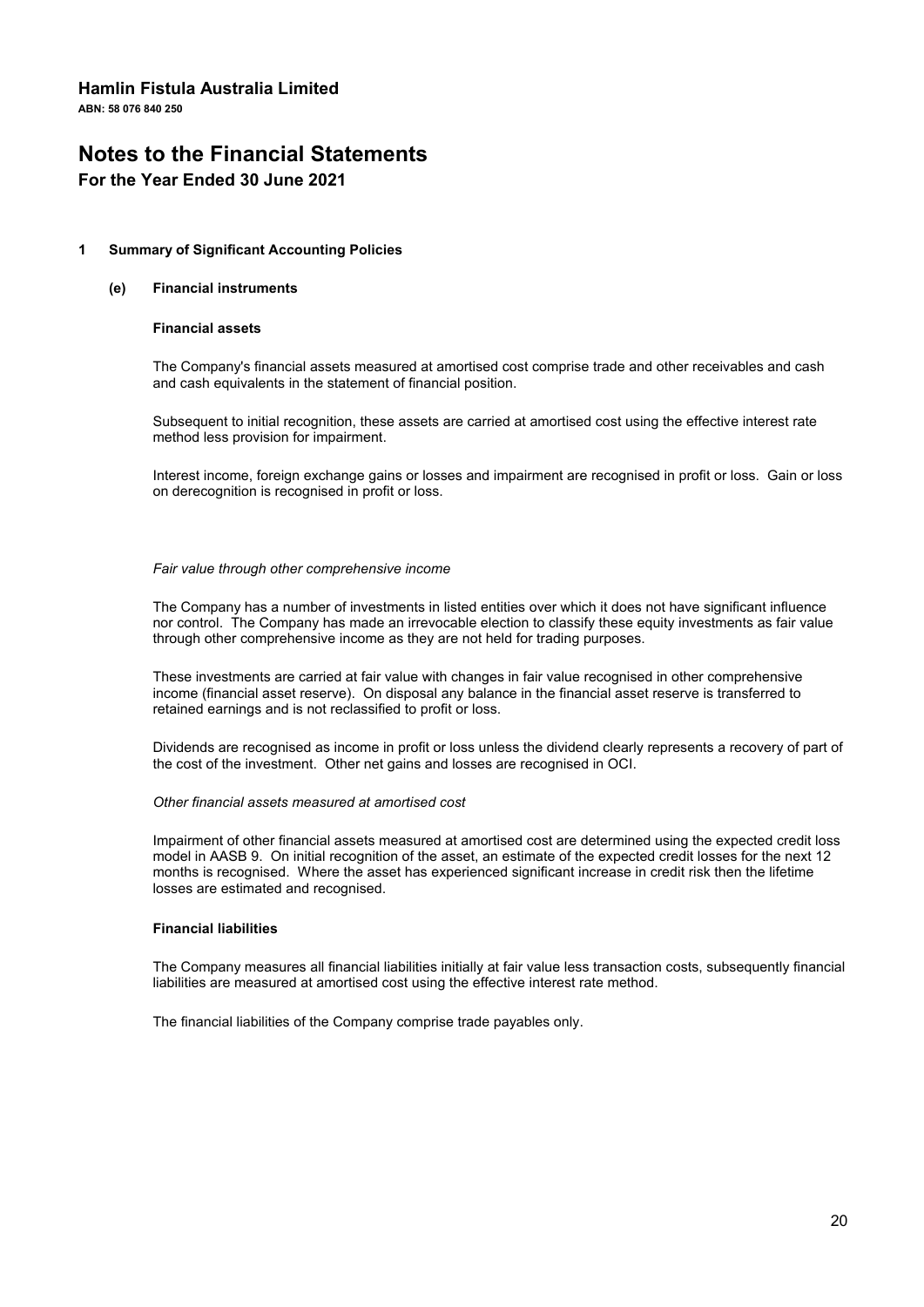**ABN: 58 076 840 250**

# **Notes to the Financial Statements**

**For the Year Ended 30 June 2021**

#### **1 Summary of Significant Accounting Policies**

#### **(f) Employee benefits**

Provision is made for the Company's liability for employee benefits arising from services rendered by employees to the end of the reporting year. Employee benefits that are expected to be settled within one year have been measured at the amounts expected to be paid when the liability is settled.

Employee benefits payable later than one year have been measured at the present value of the estimated future cash outflows to be made for those benefits. In determining the liability consideration is given to employee wage increases and the probability that the employee may not satisfy vesting requirements. Those cash outflows are discounted using market yields on national government bonds with terms to maturity that match the expected timing of cash flows.

Contributions are made by the Company to an employee superannuation fund and are charged as expenses when incurred.

#### **(g) Cash and cash equivalents**

Cash and cash equivalents include cash on hand, deposits held at call with banks, other short-term highly liquid investments with original maturities of three months or less which are convertible to a known amount of cash and subject to an insignificant risk of change in value, and bank overdrafts. Bank overdrafts are shown within short-term borrowings in current liabilities on the statement of financial position.

#### **(h) Goods and services tax (GST)**

Revenues, expenses and assets are recognised net of the amount of GST, except where the amount of GST incurred is not recoverable from the Australian Tax Office. In these circumstances the GST is recognised as part of the cost of acquisition of the asset or as part of an item of the expense. Receivables and payables in the statement of financial position are shown inclusive of GST.

Cash flows are presented in the statement of cash flows on a gross basis, except for the GST component of investing and financing activities, which are disclosed as operating cash flows.

#### **(i) Trade and other payables**

Trade and other payables represent the liability outstanding at the end of the reporting period for goods and services received by the Company during the reporting period which remain unpaid. The balance is recognised as a current liability with the amounts normally paid within 30 days of recognition of the liability.

#### **(j) Income tax**

No provision for income tax has been raised as the Company is exempt from income tax under Div 50 of the *Income Tax Assessment Act 1997*.

#### **(k) Comparative figures**

When required by Accounting Standards, comparative figures have been adjusted to conform to changes in presentation for the current financial year.

When the Company applies an accounting policy retrospectively, makes a retrospective restatement or reclassifies items in its financial statements, a statement of financial position as at the beginning of the earliest comparative period will be presented.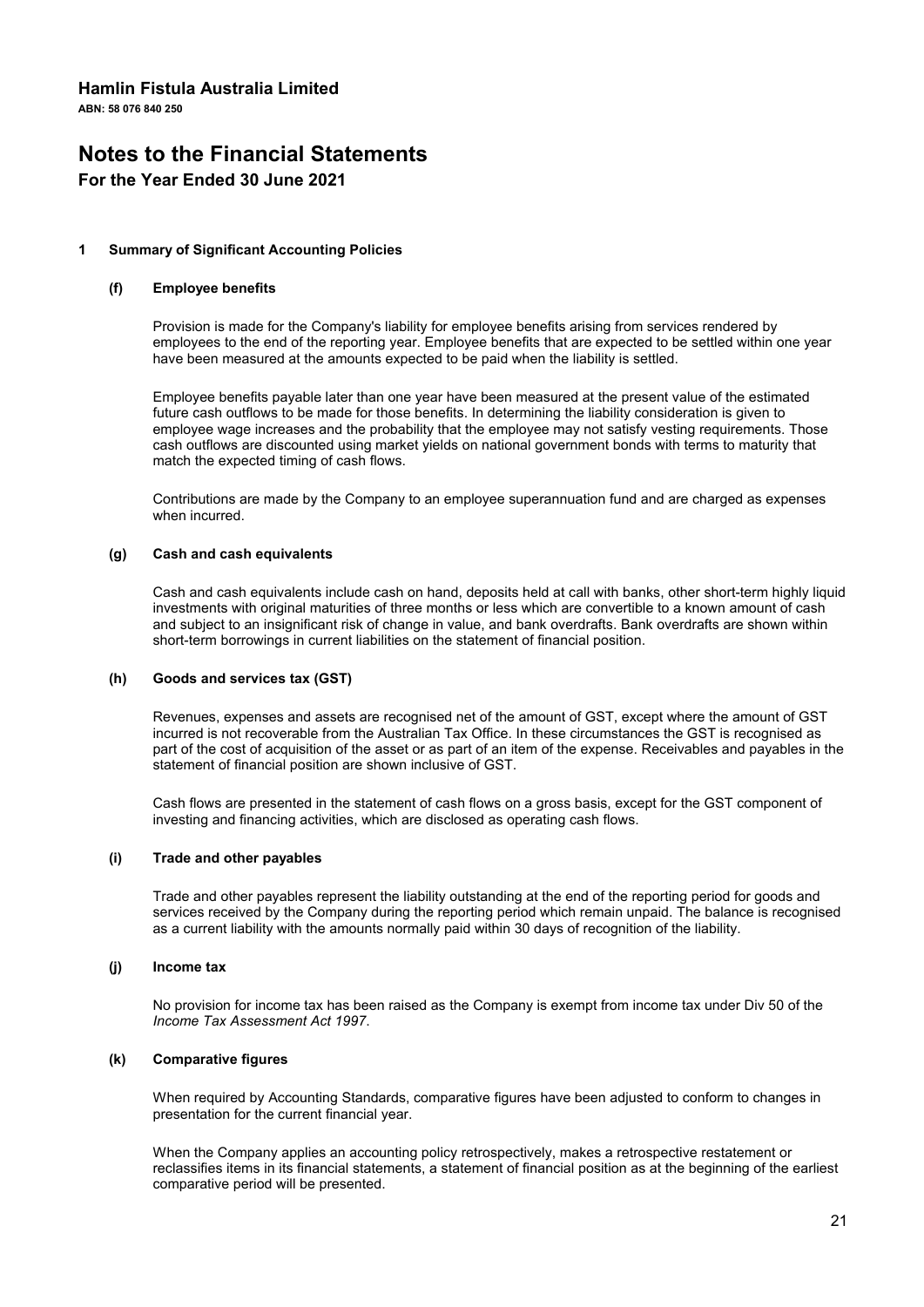**ABN: 58 076 840 250**

# **Notes to the Financial Statements**

**For the Year Ended 30 June 2021**

#### **1 Summary of Significant Accounting Policies**

#### **(l) Critical accounting estimates and judgments**

The directors evaluate estimates and judgments incorporated into the financial statements based on historical knowledge and best available current information. Estimates assume a reasonable expectation of future events and are based on current trends and economic data, obtained both externally and within the Company.

#### **2 Revenue and Other Income**

|                                      |             | 2021    | 2020     |
|--------------------------------------|-------------|---------|----------|
|                                      | <b>Note</b> | \$      | \$       |
| Sales revenue                        |             |         |          |
| Merchandise                          |             | 157     | 214      |
| Interest income                      |             | 15,537  | 122,173  |
| Dividends received                   |             | 358,989 | 19,271   |
|                                      |             | 374,683 | 141,658  |
| Other revenue                        |             |         |          |
| Donations                            |             | 173,299 | 338,011  |
| Legacies                             |             | 74,975  | 303,000  |
| Royalty income                       |             | 6       | 23       |
| Government subsidies & grants        |             | 62,200  | 28,000   |
| Other income                         |             |         | 1,370    |
| Profit/(loss) on sale of investments |             | 9       | (8, 170) |
|                                      |             | 310,489 | 662,234  |
| <b>Total Revenue</b>                 |             | 685,172 | 803,892  |
|                                      |             |         |          |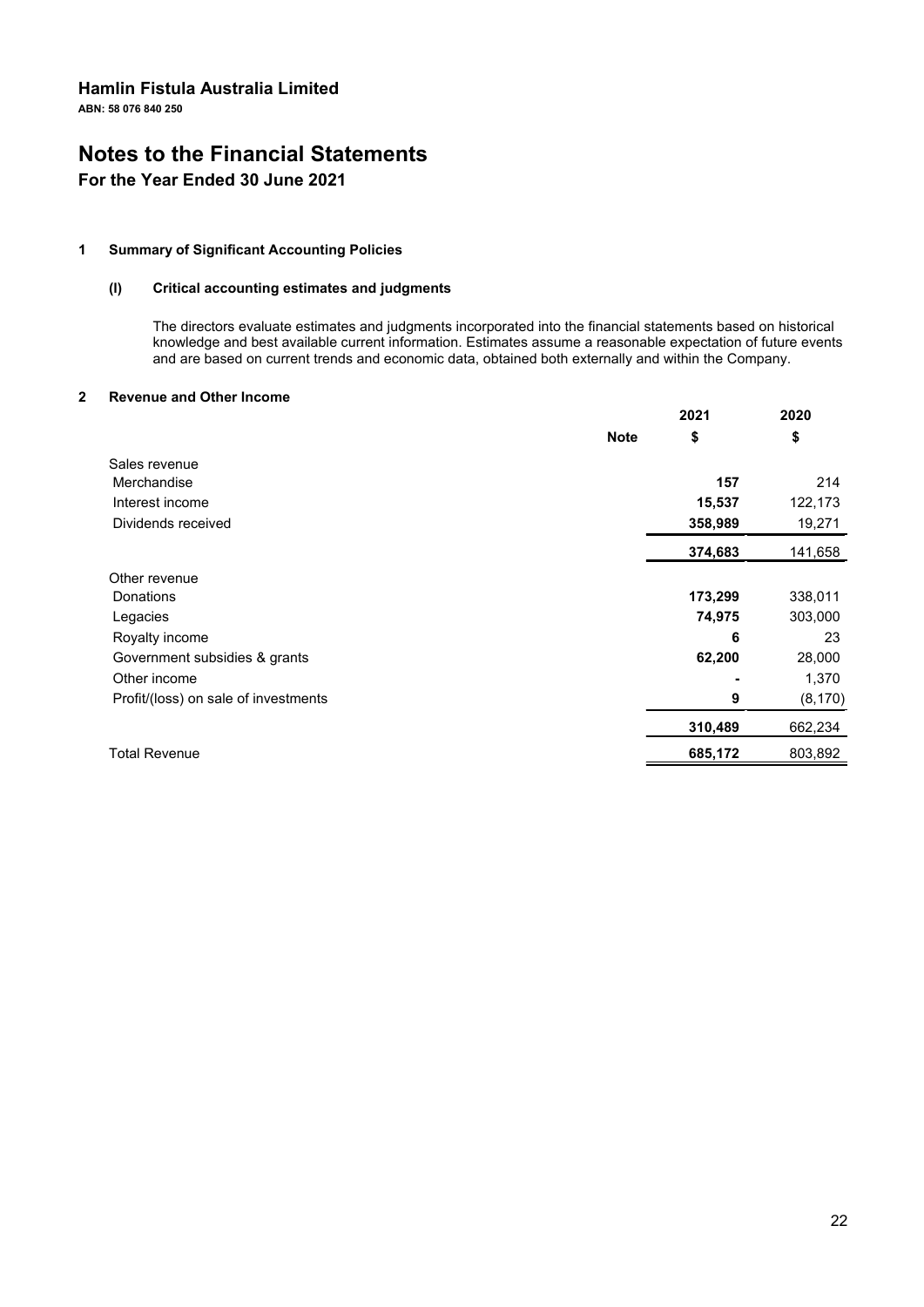**ABN: 58 076 840 250**

# **Notes to the Financial Statements**

**For the Year Ended 30 June 2021**

#### **3 Surplus / (Deficit) for the year**

**(a) Expenses**

|     |                                                       | 2021      | 2020      |
|-----|-------------------------------------------------------|-----------|-----------|
|     |                                                       | \$        | \$        |
|     | Cost of sales                                         | 61        | 163       |
|     | Employee benefits expense                             | 77,312    | 80,316    |
|     | Depreciation and amortisation expenses                | 951       |           |
|     |                                                       | 78,324    | 80,479    |
|     | Other expenses:                                       |           |           |
|     | Accounting and audit fees                             | 8,614     | 6,410     |
|     | Bank charges                                          | 1,198     | 1,607     |
|     | Insurance                                             | 7,466     | 7,523     |
|     | Newsletters - promotion                               | 3,311     | 17,681    |
|     | Office expenses                                       | 70        | 76        |
|     | Postage                                               | 1,063     | 2,553     |
|     | Telephone                                             | 621       | 850       |
|     | Travelling expenses                                   | 423       | 13,145    |
|     | Sundry expenses                                       | 40,611    | 12,813    |
|     | <b>Total other expenses</b>                           | 63,377    | 62,658    |
| (b) | Disbursements to/on behalf of Hamlin Fistula Ethiopia |           |           |
|     | Fistula Hospital                                      | 1,307,146 | 1,218,975 |
|     | Mekelle Centre                                        | 390,841   | 85,779    |

| <b>Other Expenses</b>                                       |           | 158       |
|-------------------------------------------------------------|-----------|-----------|
| Total disbursements to/on behalf of Hamlin Fistula Ethiopia | 1.698.077 | 1.306.912 |

Midwifery College **-** 2,000

#### **(c) Disbursements to/on behalf of Barbara May Foundation**

| Donations to Barbara May |                                    |
|--------------------------|------------------------------------|
| Foundation               | 42.209<br>$\overline{\phantom{0}}$ |
| Total                    | 42.209<br>$\overline{\phantom{0}}$ |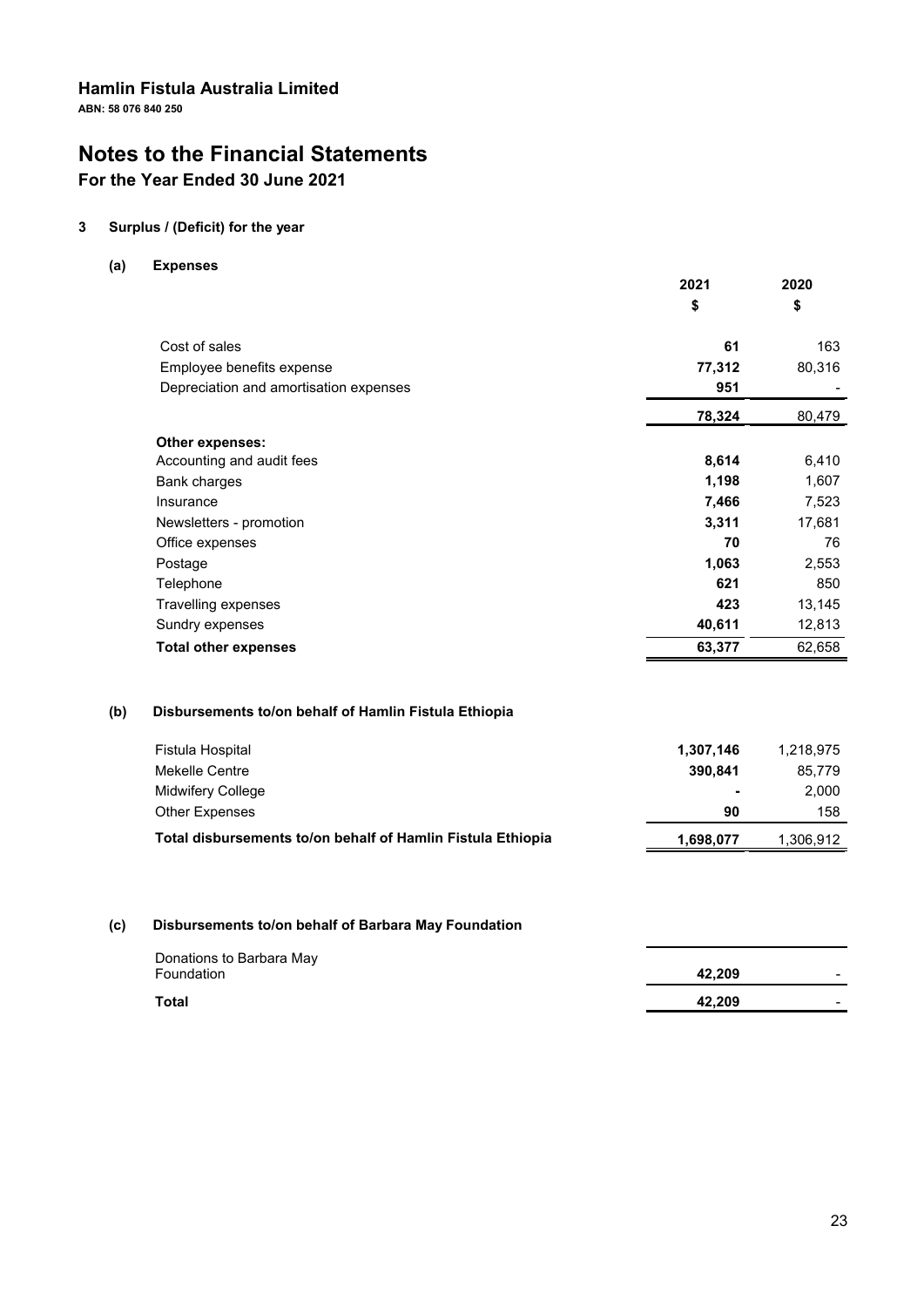**Notes to the Financial Statements**

**For the Year Ended 30 June 2021**

#### **3 Surplus / (Deficit) for the year**

#### **(d) Hamlin Fistula International Foundation**

Hamlin Fistula International Foundation was established in Switzerland in 2005 to provide long term financial support exclusively for the work and associated activities of the Addis Ababa Fistula Hospital. The Foundation aims to invite donations and to establish investment portfolios to earn income for the work of Hamlin Fistula Ethiopia. From 2005 to 30 June 2021, the company has received specific donations for the Foundation of \$2,245,912 (2020:\$2,245,912). Over the same period the company has paid the Foundation the sum of \$8,262,346 (2020: \$8,262,346).

#### **4 Auditors' Remuneration**

|   |                                                                                       | 2021      | 2020      |
|---|---------------------------------------------------------------------------------------|-----------|-----------|
|   |                                                                                       | \$        | \$        |
|   | Remuneration of the auditor of the company,<br>Bentleys Sydney Audit Pty Ltd          |           |           |
|   | Auditing and reviewing the financial statements                                       | 8,615     | 6,410     |
|   |                                                                                       | 8,615     | 6,410     |
| 5 | <b>Cash and Cash Equivalents</b>                                                      |           |           |
|   | Cash at bank                                                                          | 1,840,006 | 4,250,611 |
|   |                                                                                       | 1,840,006 | 4,250,611 |
| 6 | <b>Trade and Other Receivables</b>                                                    |           |           |
|   | <b>CURRENT</b>                                                                        |           |           |
|   | Trade and other receivables                                                           | 104,684   | 19,987    |
|   |                                                                                       | 104,684   | 19,987    |
|   |                                                                                       |           |           |
| 7 | <b>Inventories</b>                                                                    |           |           |
|   | <b>CURRENT</b>                                                                        |           |           |
|   | Finished goods at cost                                                                | 945       | 1,007     |
|   |                                                                                       | 945       | 1,007     |
| 8 | <b>Other Financial Assets</b>                                                         |           |           |
|   | <b>NON-CURRENT</b>                                                                    |           |           |
|   | Financial assets designated as at fair<br>value through other comprehensive<br>income |           |           |
|   | Listed shares                                                                         | 8,263,231 | 5,618,614 |
|   |                                                                                       | 8,263,231 | 5,618,614 |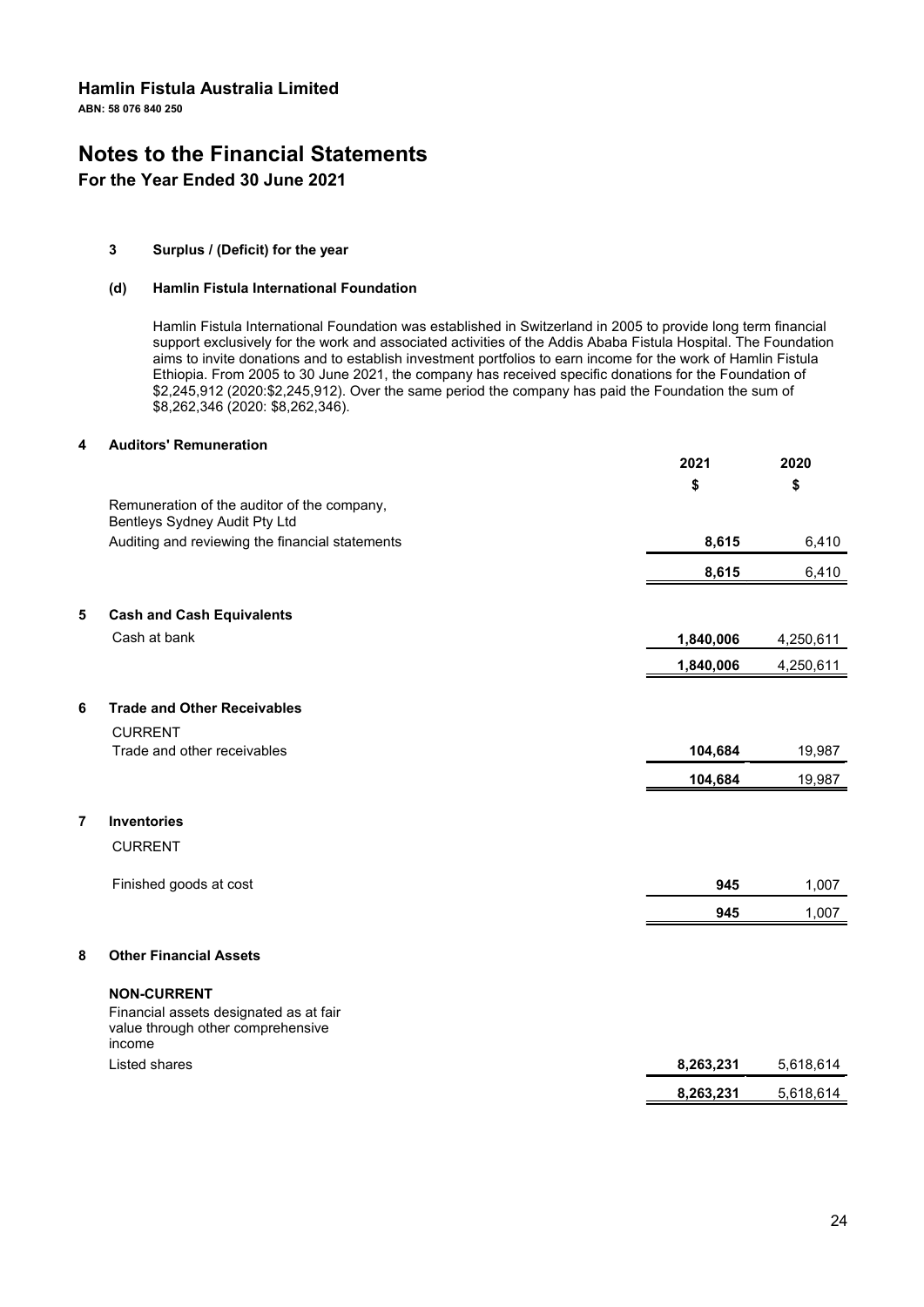# **Notes to the Financial Statements**

**For the Year Ended 30 June 2021**

#### **9 Property, Plant and Equipment**

|                               | 2021    | 2020                     |
|-------------------------------|---------|--------------------------|
|                               | S       | \$                       |
| Office equipment              |         |                          |
| Property, plant and equipment | 14,258  | 18,692                   |
| Accumulated depreciation      | (9,761) | (18, 692)                |
|                               | 4,497   | $\overline{\phantom{a}}$ |

#### **(a) Movement in Carrying Amounts**

|    | Movement in the carrying amounts for each class of property, plant and equipment between the beginning and<br>the end of the current financial year: |       |       |
|----|------------------------------------------------------------------------------------------------------------------------------------------------------|-------|-------|
|    | Balance at the beginning of year                                                                                                                     |       |       |
|    | Additions                                                                                                                                            | 5,448 |       |
|    | Depreciation expense                                                                                                                                 | (951) |       |
|    | Balance at end of year                                                                                                                               | 4,497 |       |
| 10 | <b>Trade and Other Payables</b>                                                                                                                      |       |       |
|    | <b>CURRENT</b>                                                                                                                                       |       |       |
|    | Unsecured liabilities                                                                                                                                |       |       |
|    | Trade payables                                                                                                                                       | 2,349 | 3,478 |
|    |                                                                                                                                                      | 2,349 | 3,478 |
| 11 | <b>Provisions</b>                                                                                                                                    |       |       |
|    | <b>CURRENT</b>                                                                                                                                       |       |       |
|    | Annual leave provision                                                                                                                               | 6,803 | 7,927 |
|    |                                                                                                                                                      | 6,803 | 7,927 |
|    | NON-CURRENT                                                                                                                                          |       |       |
|    | Long service leave                                                                                                                                   | 5,861 | 3,511 |
|    |                                                                                                                                                      | 5,861 | 3,511 |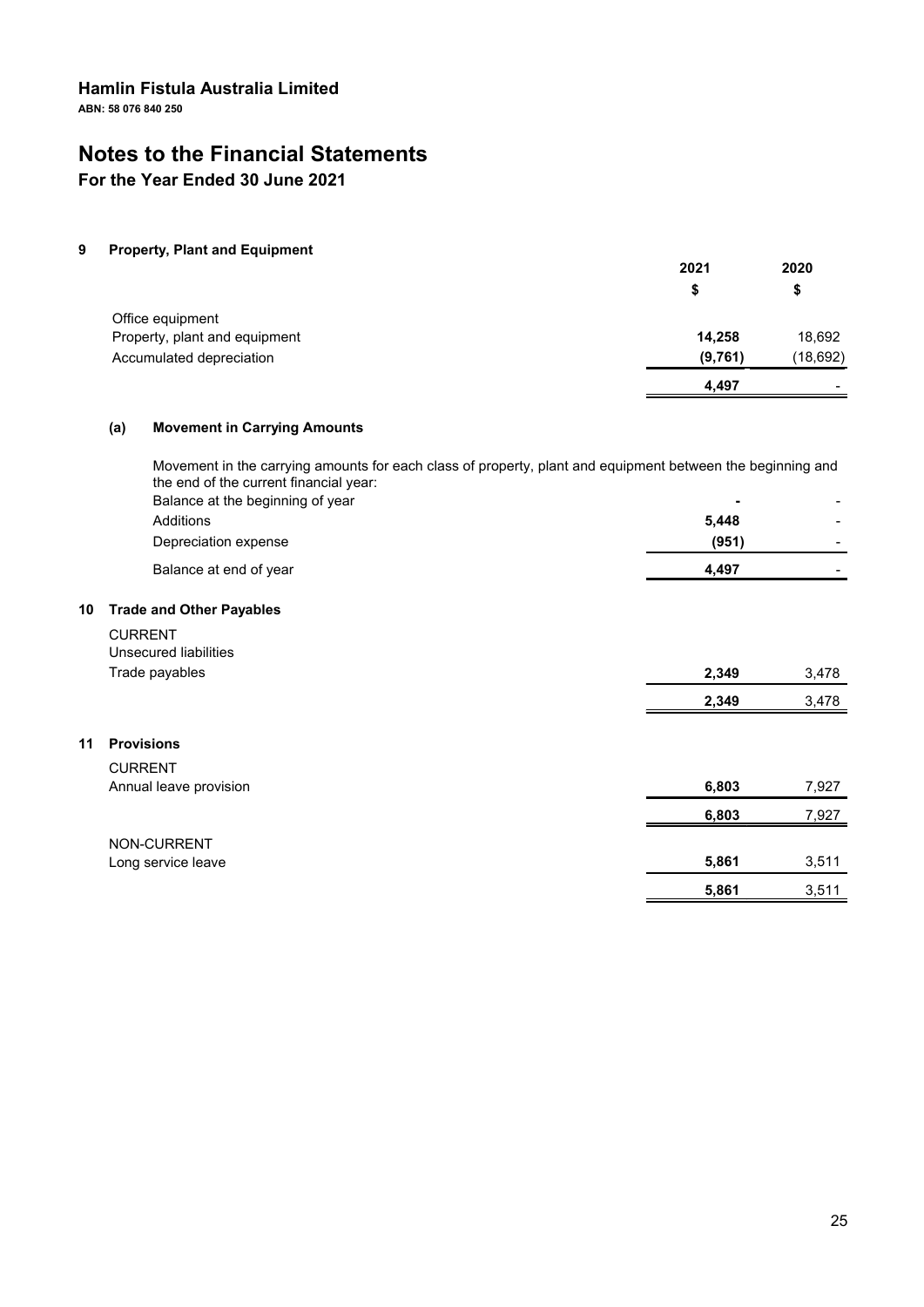# **Notes to the Financial Statements**

# **For the Year Ended 30 June 2021**

#### **12 Financial Risk Management**

The main risks Hamlin Fistula Australia Limited is exposed to through its financial instruments are credit risk, liquidity risk and market risk consisting of interest rate risk, foreign currency risk and equity price risk. The company's financial instruments consist mainly of deposits with banks, local money market instruments, listed shares, short-term investments, accounts receivable and payable.

The totals for each category of financial instruments, measured in accordance with AASB 9 as detailed in the accounting policies to these financial statements, are as follows:

|                                                                         | 2021       | 2020      |
|-------------------------------------------------------------------------|------------|-----------|
|                                                                         | \$         | \$        |
| <b>Financial Assets</b>                                                 |            |           |
| Cash                                                                    | 1,840,006  | 4,250,611 |
| Trade and other receivables                                             | 104,684    | 19,987    |
| Financial assets at fair value through<br>other comprehensive income    | 8,263,231  | 5,618,614 |
| <b>Total financial assets</b>                                           | 10,207,921 | 9,889,212 |
| <b>Financial Liabilities</b><br>Financial liabilities at amortised cost |            |           |
| Trade and other payables                                                | 2,349      | 3,478     |
| <b>Total financial liabilities</b>                                      | 2,349      | 3,478     |

#### **Financial risk management policies**

The Board of Directors has overall responsibility for the establishment of Hamlin Fistula Australia Limited's financial risk management framework. This includes the development of policies covering specific areas such as foreign exchange risk, market risk, interest rate risk, credit risk and the use of derivatives.

Risk management policies and systems are reviewed regularly to reflect changes in market conditions and Hamlin Fistula Australia Limited's activities.

The day-to-day risk management is carried out by Hamlin Fistula Australia Limited's finance function under policies and objectives which have been approved by the Board of Directors. The Executive Officer has been delegated the authority for designing and implementing processes which follow the objectives and policies. This includes monitoring the levels of exposure to interest rate and foreign exchange rate risk and assessment of market forecasts for interest rate and foreign exchange movements. Management of a portfolio of listed shares has been outsourced to Bell Potter.

The Board meets quarterly and reviews the effectiveness of the processes and policies in place.

Hamlin Fistula Australia Limited does not actively engage in the trading of financial assets for speculative purposes nor does it write options.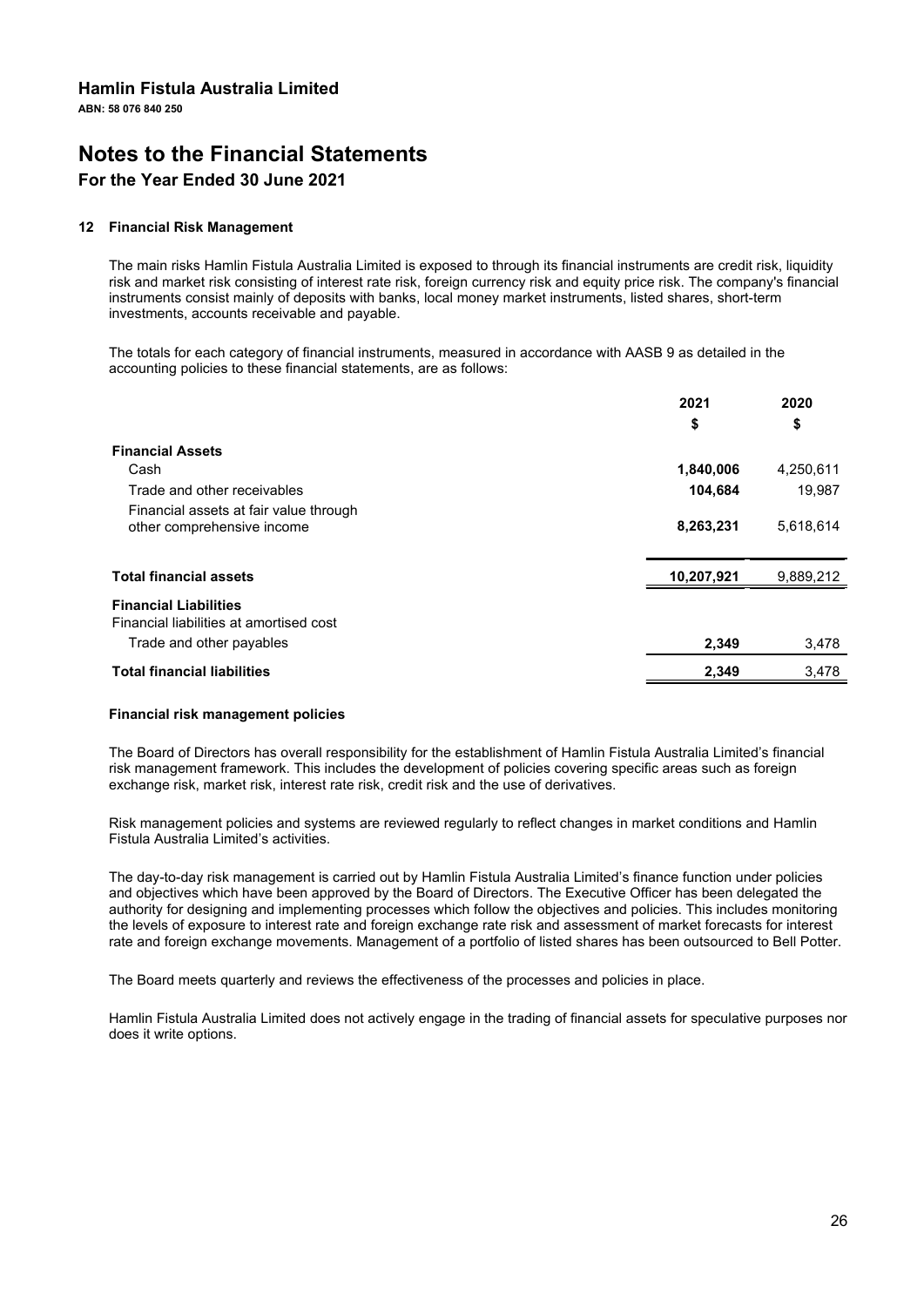# **Notes to the Financial Statements**

**For the Year Ended 30 June 2021**

#### **12 Financial Risk Management**

#### **Financial risk management policies**

Mitigation strategies for specific risks faced are described below:

#### **(a) Credit risk**

Exposure to credit risk relating to financial assets arises from the potential non-performance by counterparties of contract obligations that could lead to a financial loss to Hamlin Fistula Australia Limited and arises principally from Hamlin Fistula Australia Limited's receivables.

#### *Credit risk exposures*

The maximum exposure to credit risk by class of recognised financial assets at the end of the reporting period, excluding the value of any collateral or other security held, is equivalent to the carrying value and classification of those financial assets (net of any provisions) as presented in the statement of financial position.

The Company has no significant concentration of credit risk with any single counterparty or group of counterparties.

Trade and other receivables that are neither past due or impaired are considered to be of high credit quality.

Credit risk related to balances with banks and other financial institutions is managed by a policy requiring that surplus funds are only invested with counterparties with a Standard and Poor's rating of at least AA-.

#### **(b) Liquidity risk**

Liquidity risk arises from the possibility that Hamlin Fistula Australia Limited might encounter difficulty in settling its debts or otherwise meeting its obligations related to financial liabilities. The Company manages this risk through the following mechanisms:

- maintaining a reputable credit profile;
- managing credit risk related to financial assets;
- only investing surplus cash with major financial institutions; and
- comparing the maturity profile of financial liabilities with the realisation profile of financial assets.

Typically, Hamlin Fistula Australia Limited ensures that it has sufficient cash on demand to meet expected operational expenses for a period of 60 days.

The available funds to the Group are discussed in note 5.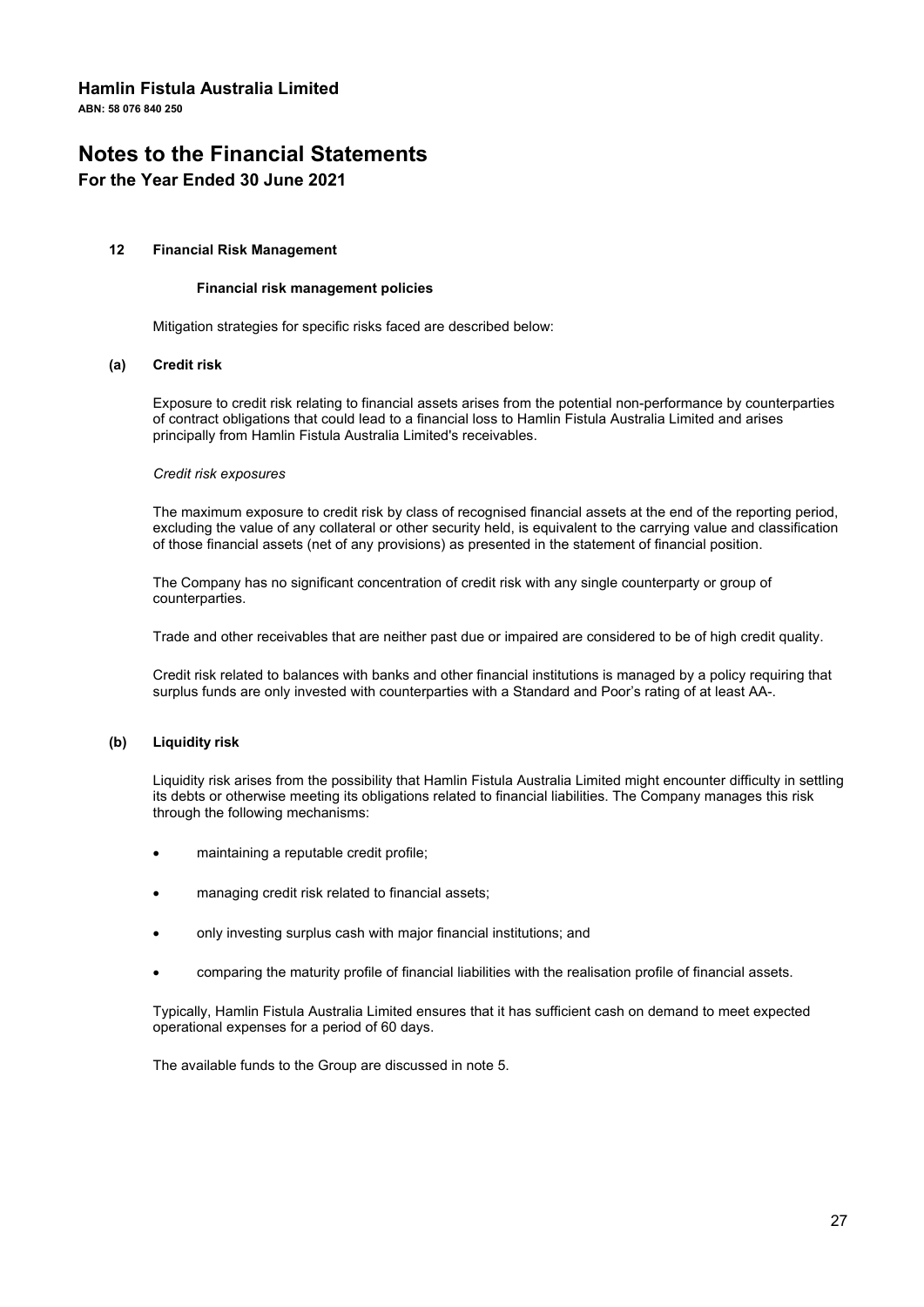**Notes to the Financial Statements**

**For the Year Ended 30 June 2021**

#### **12 Financial Risk Management**

**(c) Market risk**

Market risk is the risk that the fair value or future cash flows of a financial instrument will fluctuate because of changes in market prices.

#### *Interest rate risk*

Exposure to interest rate risk arises on financial assets and financial liabilities recognised at the end of the reporting period, whereby a future change in interest rates will affect future cash flows or the fair value of fixed rate financial instruments. The Company is also exposed to earnings volatility on floating rate instruments.

#### *Price risk*

Price risk relates to the risk that the fair value or future cash flows of a financial instrument will fluctuate because of changes in market prices of securities held being at fair value through profit and loss.

#### **Net Fair Value**

#### **Fair value estimation**

The fair value of financial assets and financial liabilities approximate their carrying value.

Financial assets where the carrying value exceeds net fair value are written down.

#### **13 Fair Value Measurement**

The Company measures the following assets and liabilities at fair value on a recurring basis:

Financial assets at fair value through other comprehensive income

#### **Fair value hierarchy**

AASB 13 *Fair Value Measurement* requires all assets and liabilities measured at fair value to be assigned to a level in the fair value hierarchy as follows:

- Level 1 Unadjusted quoted prices in active markets for identical assets or liabilities that the entity can access at the measurement date.
- Level 2 Inputs other than quoted prices included within Level 1 that are observable for the asset or liability, either directly or indirectly.
- Level 3 Unobservable inputs for the asset or liability.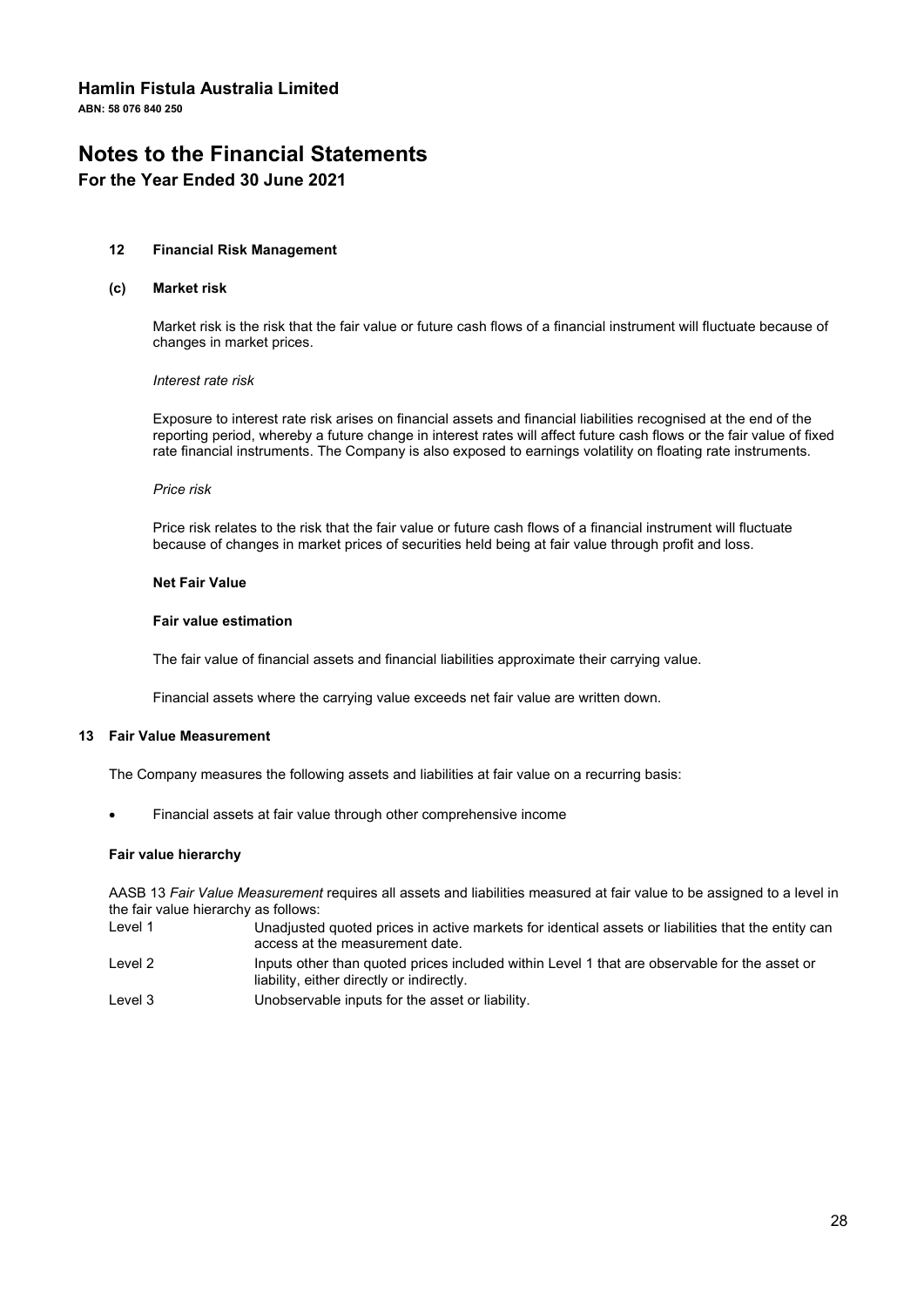# **Notes to the Financial Statements**

**For the Year Ended 30 June 2021**

#### **13 Fair Value Measurement**

#### **Fair value hierarchy**

The table below shows the assigned level for each asset and liability held at fair value by the company:

|                                                 | Level 1       | Level 2       | Level 3                                                                                                                                                      | <b>Total</b>       |
|-------------------------------------------------|---------------|---------------|--------------------------------------------------------------------------------------------------------------------------------------------------------------|--------------------|
| 30 June 2021                                    | \$            | \$            | \$                                                                                                                                                           | \$                 |
| Recurring fair value measurements               |               |               |                                                                                                                                                              |                    |
| <b>Financial assets</b><br><b>Listed Shares</b> | 8,263,231     | ٠             | ۰                                                                                                                                                            | 8,263,231          |
| 30 June 2020                                    | Level 1<br>\$ | Level 2<br>\$ | Level 3<br>\$                                                                                                                                                | <b>Total</b><br>\$ |
| <b>Financial assets</b><br><b>Listed Shares</b> | 5,618,614     | $\,$          | $\hskip1.6pt\hskip1.6pt\hskip1.6pt\hskip1.6pt\hskip1.6pt\hskip1.6pt\hskip1.6pt\hskip1.6pt\hskip1.6pt\hskip1.6pt\hskip1.6pt\hskip1.6pt\hskip1.6pt\hskip1.6pt$ | 5,618,614          |

#### **14 Members' Guarantee**

The Company is incorporated under the *Corporations Act 2001* and is a Company limited by guarantee. If the Company is wound up, the Memorandum and Articles of Association states that each member is required to contribute a maximum of \$ 100 each towards meeting any outstandings and obligations of the Company. At 30 June 2021 the number of members was 128 (2020: 131).

#### **15 Interests of Key Management Personnel**

Key management personnel compensation for the year are as follows:

|                     | 2021   | 2020   |
|---------------------|--------|--------|
|                     | S      | \$     |
| Salary and wages    | 15,942 | 15,208 |
| Short-term benefits | 9,900  | 15,250 |
| Superannuation      | 2,232  | 2,894  |
|                     | 28,074 | 33,352 |

For details of other transactions with key management personnel, refer to Note 16: Related Party Transactions.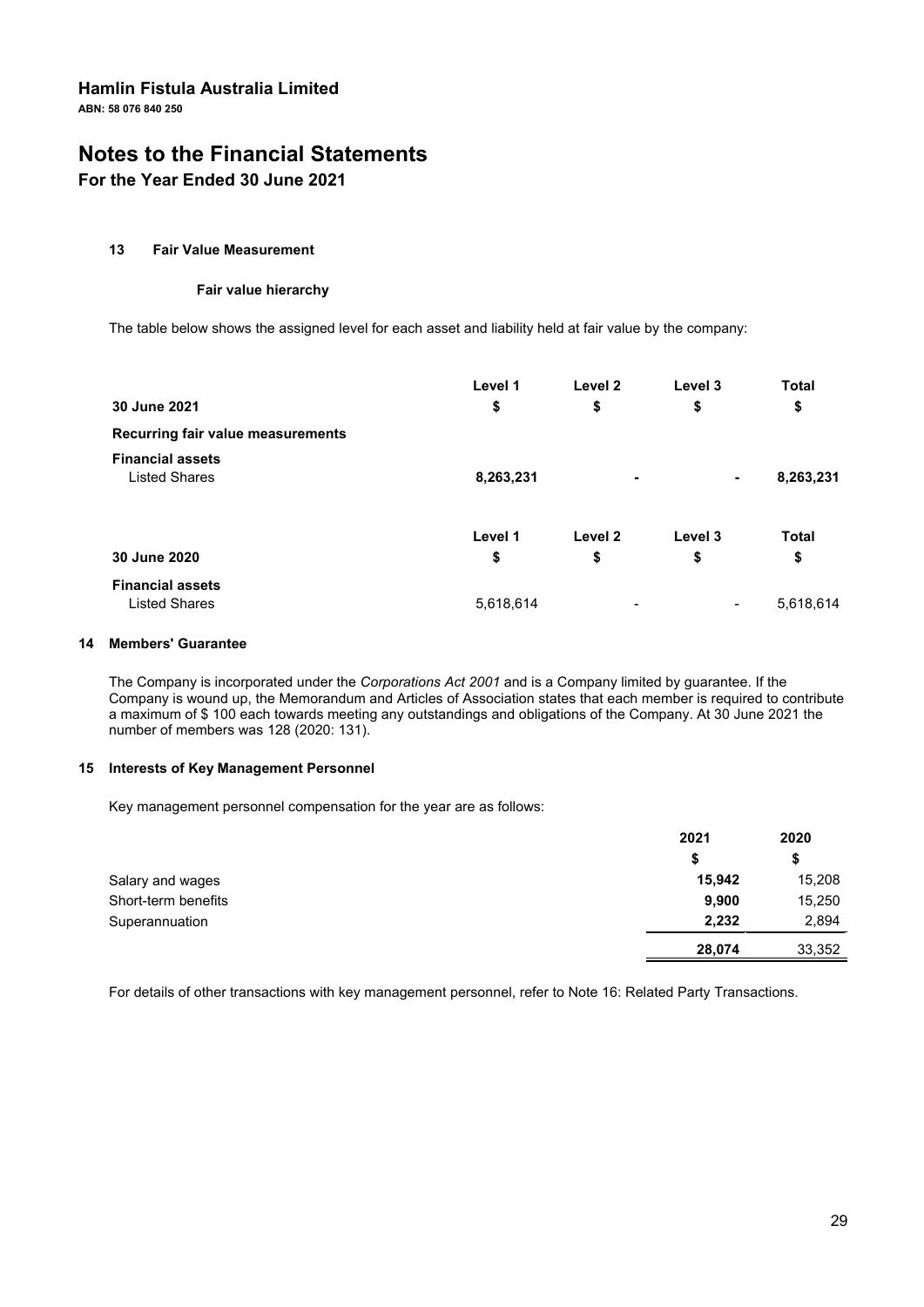# **Notes to the Financial Statements**

#### **For the Year Ended 30 June 2021**

#### **16 Related Party Transactions**

#### **(a) Hamlin Fistula Australia Limited and Catherine Hamlin Fistula Foundation**

Hamlin Fistula Australia Limited was established in 1996 for the purposes set out in Clause 2 of the Memorandum of Association of the company. Although there is no formal relationship between Hamlin Fistula Australia Limited (HFA) and Hamlin Fistula Ethiopia (Australia) Limited trading as Catherine Hamlin Fistula Foundation (CHFF) the two bodies have worked together to support the work of Dr Catherine Hamlin and the Addis Ababa Fistula Hospital. Disbursements made by HFA to or for the benefit of Hamlin Fistula Ethiopia, including payments to Hamlin Fistula International Foundation, for the period from 1 July 2001 to 30 June 2021 total \$33,030,945 (2020: \$31,332,868).

#### **(b) Key management personnel**

Any person(s) having authority and responsibility for planning, directing and controlling the activities of the entity, directly or indirectly, including any director (whether executive or otherwise) of that entity is considered key management personnel. For details of disclosures relating to key management personnel, refer to Note 15: Key Management Personnel Compensation.

#### **(c) Other related parties**

Other related parties include immediate family members of key management personnel and entities that are controlled or significantly influenced by those key management personnel, individually or collectively with their immediate family members.

#### **(d) Transactions with related parties**

Transactions between related parties are on normal commercial terms and conditions no more favourable than those available to other parties unless otherwise stated.

#### **17 Cash Flow Information**

#### **Reconciliation of results for the year to cashflows from operating activities**

|                                                                                                    | 2021<br>\$    | 2020<br>\$ |
|----------------------------------------------------------------------------------------------------|---------------|------------|
|                                                                                                    |               |            |
| Surplus/(deficit) for the year                                                                     | (1, 196, 815) | (646, 157) |
| Non-cash flows in surplus / (deficit):                                                             |               |            |
| Depreciation                                                                                       | 951           |            |
| - (Profit)/loss on disposal of financial asset                                                     | (9)           | 8,170      |
| Changes in assets and liabilities, net of the effects of purchase and<br>disposal of subsidiaries: |               |            |
| - (increase)/decrease in trade and other receivables                                               | (84, 697)     | (18,903)   |
| - (increase)/decrease in inventories                                                               | 62            | 162        |
| - increase/(decrease) in trade and other payables                                                  | (1, 129)      | 2,913      |
| - increase/(decrease) in provisions                                                                | 1.226         | (4,064)    |
| Cashflows from operations                                                                          | (1.280.411)   | (657,879)  |